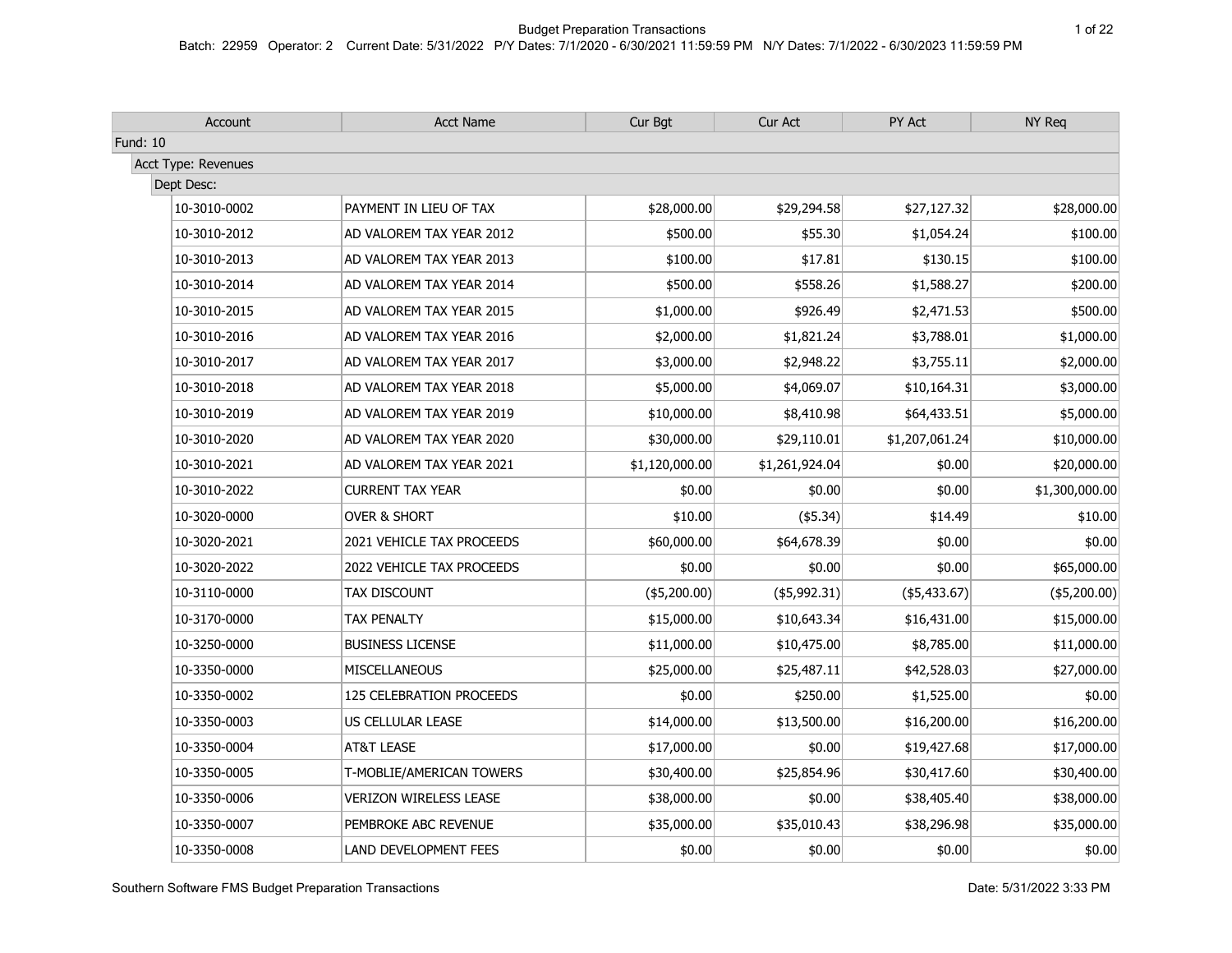| Account      | <b>Acct Name</b>               | Cur Bgt        | Cur Act        | PY Act         | NY Req         |
|--------------|--------------------------------|----------------|----------------|----------------|----------------|
| 10-3350-0009 | <b>GOLF CART PERMITS</b>       | \$15,000.00    | \$31,980.00    | \$2,470.00     | \$32,000.00    |
| 10-3350-0070 | SPLASH PAD REVENUES            | \$25,000.00    | \$0.00         | \$0.00         | \$25,000.00    |
| 10-3350-0299 | TRANSFER FROM FUND BALANCE     | \$100,000.00   | \$0.00         | \$0.00         | \$200,000.00   |
| 10-3350-0510 | POLICE DONATIONS               | \$1,000.00     | \$775.00       | \$1,000.00     | \$1,000.00     |
| 10-3350-0540 | PARK SPONSORSHIP               | \$3,000.00     | \$1,375.00     | \$1,000.00     | \$3,000.00     |
| 10-3350-0691 | PARK REVENUE & FEES            | \$40,000.00    | \$53,407.62    | \$46,621.20    | \$60,000.00    |
| 10-3370-0000 | UTILITY FRANCHISE TAX          | \$250,000.00   | \$129,048.10   | \$253,702.83   | \$250,000.00   |
| 10-3410-0000 | BEER & WINE                    | \$14,000.00    | \$11,140.41    | \$13,557.08    | \$14,000.00    |
| 10-3430-0000 | POWELL BILL                    | \$90,000.00    | \$92,924.49    | \$87,217.71    | \$90,000.00    |
| 10-3450-0000 | <b>LOCAL SALES TAX</b>         | \$870,000.00   | \$765,271.52   | \$1,021,897.34 | \$930,000.00   |
| 10-3450-0001 | FIRE PROTECTION SERVICES       | \$27,907.00    | \$37,132.57    | \$26,426.85    | \$29,200.00    |
| 10-3490-0003 | PSRC-RESOURCE OFFICER          | \$40,000.00    | \$17,367.00    | \$27,260.21    | \$40,000.00    |
| 10-3490-0006 | NC GOVERNOR'S CRIME COMMISSION | \$24,000.00    | \$42,851.36    | \$58,598.00    | \$24,000.00    |
| 10-3510-0000 | COURT COST, OFFICER FEES       | \$500.00       | \$159.30       | \$387.50       | \$200.00       |
| 10-3510-0001 | <b>COURTHOUSE REVENUE</b>      | \$1,500.00     | \$1,044.01     | \$1,423.80     | \$1,000.00     |
| 10-3590-0000 | SANITATION FEES                | \$560,000.00   | \$526,926.82   | \$570,176.31   | \$570,000.00   |
| 10-3680-0000 | INTEREST INCOME                | \$12,000.00    | \$4,519.05     | \$9,210.26     | \$6,000.00     |
| 10-3980-0000 | <b>CRUISING VIOLATIONS</b>     | \$100.00       | \$0.00         | \$175.00       | \$0.00         |
| 10-3990-0000 | NOISE ORDINANCE VIOLATIONS     | \$100.00       | \$0.00         | \$0.00         | \$0.00         |
|              |                                | \$3,514,417.00 | \$3,234,959.83 | \$3,649,295.29 | \$3,894,710.00 |
|              |                                | \$3,514,417.00 | \$3,234,959.83 | \$3,649,295.29 | \$3,894,710.00 |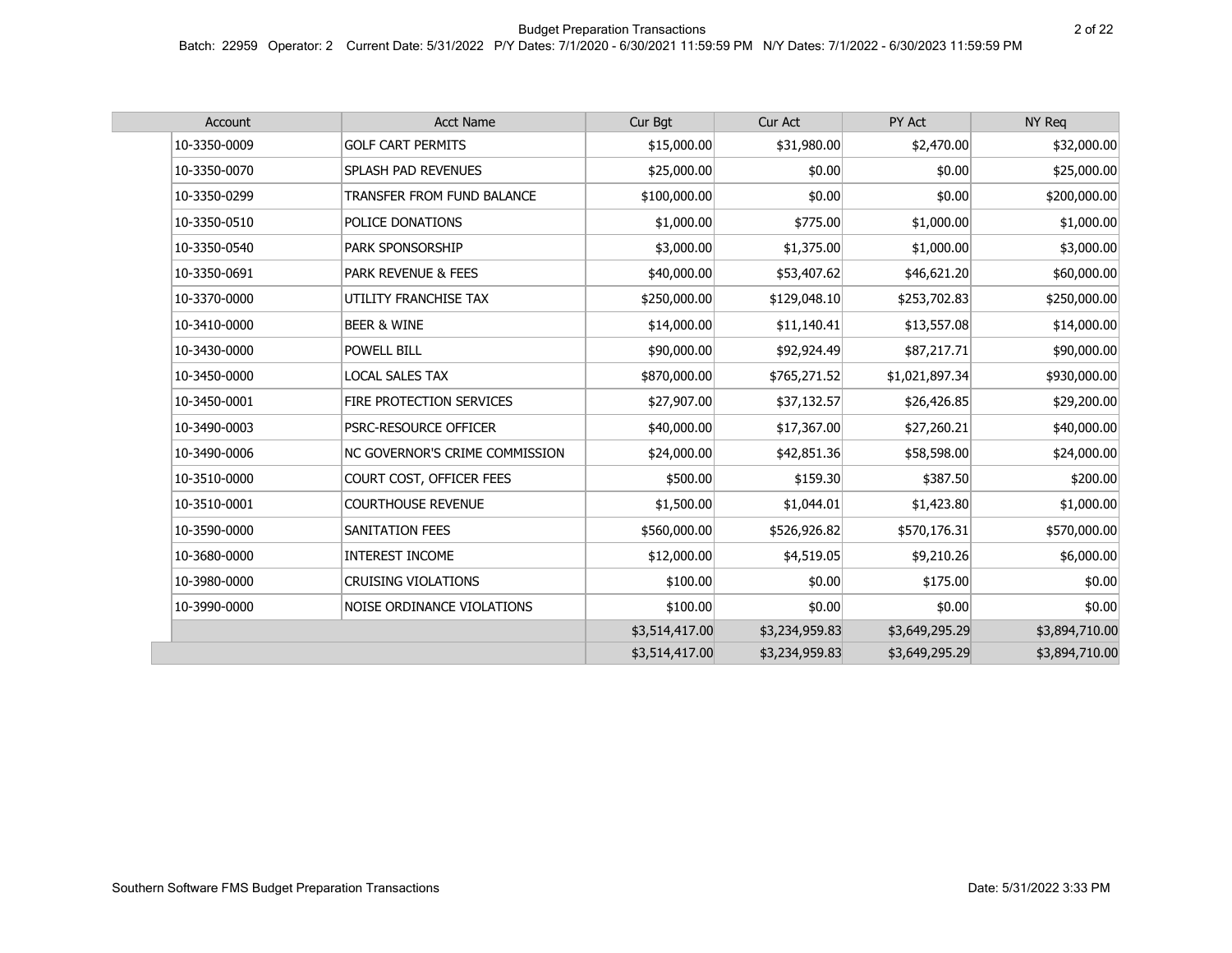| Account                        | <b>Acct Name</b>            | Cur Bgt        | Cur Act        | PY Act          | NY Req          |  |  |  |
|--------------------------------|-----------------------------|----------------|----------------|-----------------|-----------------|--|--|--|
| Acct Type: Expenses            |                             |                |                |                 |                 |  |  |  |
| Dept Desc: 4100 GOVERNING BODY |                             |                |                |                 |                 |  |  |  |
| 10-4100-0002                   | <b>SALARIES &amp; WAGES</b> | \$22,800.00    | \$20,968.17    | \$25,300.00     | \$22,800.00     |  |  |  |
| 10-4100-0004                   | PROFESSIONAL SERVICES       | \$74,000.00    | \$95,133.25    | \$61,412.17     | \$80,000.00     |  |  |  |
| 10-4100-0005                   | SOCIAL SECURITY             | \$1,800.00     | \$1,596.33     | \$1,930.83      | \$1,700.00      |  |  |  |
| 10-4100-0006                   | <b>GROUP INSURANCE</b>      | \$10,500.00    | \$9,795.21     | \$10,525.44     | \$10,700.00     |  |  |  |
| 10-4100-0014                   | <b>TRAVEL</b>               | \$33,000.00    | \$19,306.57    | \$0.00          | \$33,000.00     |  |  |  |
| 10-4100-0053                   | DUE & SUBSCRIPTIONS         | \$5,500.00     | \$5,215.00     | \$5,240.00      | \$5,500.00      |  |  |  |
| 10-4100-0054                   | INSURANCE & BONDING         | \$15,000.00    | \$14,831.77    | \$13,945.90     | \$15,000.00     |  |  |  |
| 10-4100-0057                   | <b>MISCELLANEOUS</b>        | \$3,500.00     | \$5,089.57     | \$4,463.43      | \$4,500.00      |  |  |  |
| 10-4100-0074                   | <b>CAPITAL OUTLAY</b>       | \$0.00         | \$0.00         | \$0.00          | \$0.00          |  |  |  |
|                                |                             | (\$166,100.00) | (\$171,935.87) | (\$122, 817.77) | $(*173,200.00)$ |  |  |  |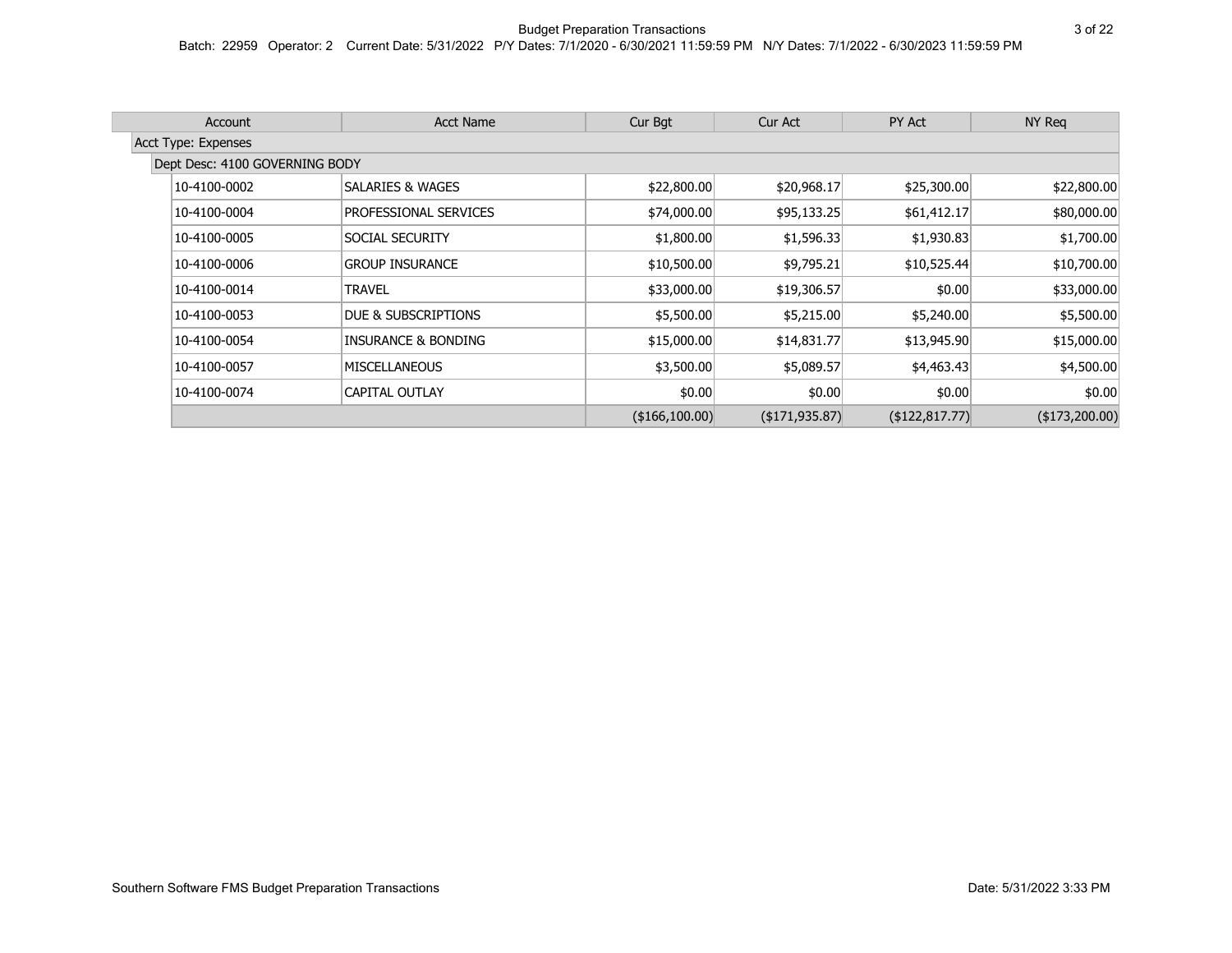| Account                        | <b>Acct Name</b>                 | Cur Bgt         | Cur Act         | PY Act           | NY Req          |
|--------------------------------|----------------------------------|-----------------|-----------------|------------------|-----------------|
| Dept Desc: 4200 ADMINISTRATION |                                  |                 |                 |                  |                 |
| 10-4200-0002                   | SALARIES & WAGES                 | \$81,000.00     | \$123,018.38    | \$86,701.02      | \$153,600.00    |
| 10-4200-0004                   | PROFESSIONAL SERVICES            | \$50,000.00     | \$111,264.29    | \$58,332.74      | \$50,000.00     |
| 10-4200-0005                   | SOCIAL SECURITY                  | \$6,200.00      | \$9,654.21      | \$6,561.56       | \$11,400.00     |
| 10-4200-0006                   | <b>GROUP INSURANCE</b>           | \$6,000.00      | \$9,506.74      | \$6,241.38       | \$18,100.00     |
| 10-4200-0007                   | <b>RETIREMENT</b>                | \$11,700.00     | \$17,748.67     | \$10,450.36      | \$18,700.00     |
| 10-4200-0008                   | <b>GROUP INSURANCE RETIREES</b>  | \$4,200.00      | \$3,127.55      | \$4,175.35       | \$4,400.00      |
| 10-4200-0011                   | POSTAGE & TELEPHONE              | \$17,000.00     | \$14,563.44     | \$18,010.81      | \$17,000.00     |
| 10-4200-0013                   | UTILITIES                        | \$0.00          | \$0.00          | \$0.00           | \$1,500.00      |
| 10-4200-0014                   | <b>TRAVEL</b>                    | \$5,000.00      | \$4,321.71      | \$614.19         | \$6,500.00      |
| 10-4200-0016                   | MAINT & REPAIR - EQUIPMENT       | \$4,000.00      | \$8,924.54      | \$5,995.71       | \$5,000.00      |
| 10-4200-0017                   | <b>MAINT &amp; REPAIR - AUTO</b> | \$1,000.00      | \$110.49        | \$8.00           | \$1,000.00      |
| 10-4200-0031                   | <b>AUTO SUPPLIES</b>             | \$1,000.00      | \$672.77        | \$497.65         | \$1,000.00      |
| 10-4200-0033                   | DEPARTMENTAL SUPPLIES            | \$30,000.00     | \$36,473.46     | \$32,023.11      | \$30,000.00     |
| 10-4200-0053                   | <b>DUES &amp; SUBSCRIPTIONS</b>  | \$1,300.00      | \$837.90        | \$945.14         | \$1,000.00      |
| 10-4200-0054                   | <b>INSURANCE &amp; BONDING</b>   | \$11,000.00     | \$12,388.18     | \$10,895.84      | \$13,000.00     |
| 10-4200-0057                   | <b>MISCELLANEOUS</b>             | \$3,000.00      | \$2,819.94      | \$1,969.99       | \$3,000.00      |
| 10-4200-0074                   | CAPITAL OUTLAY                   | \$0.00          | \$0.00          | \$7,003.89       | \$0.00          |
|                                |                                  | $(*232,400.00)$ | $(*355,432.27)$ | $(*250, 426.74)$ | $(*335,200.00)$ |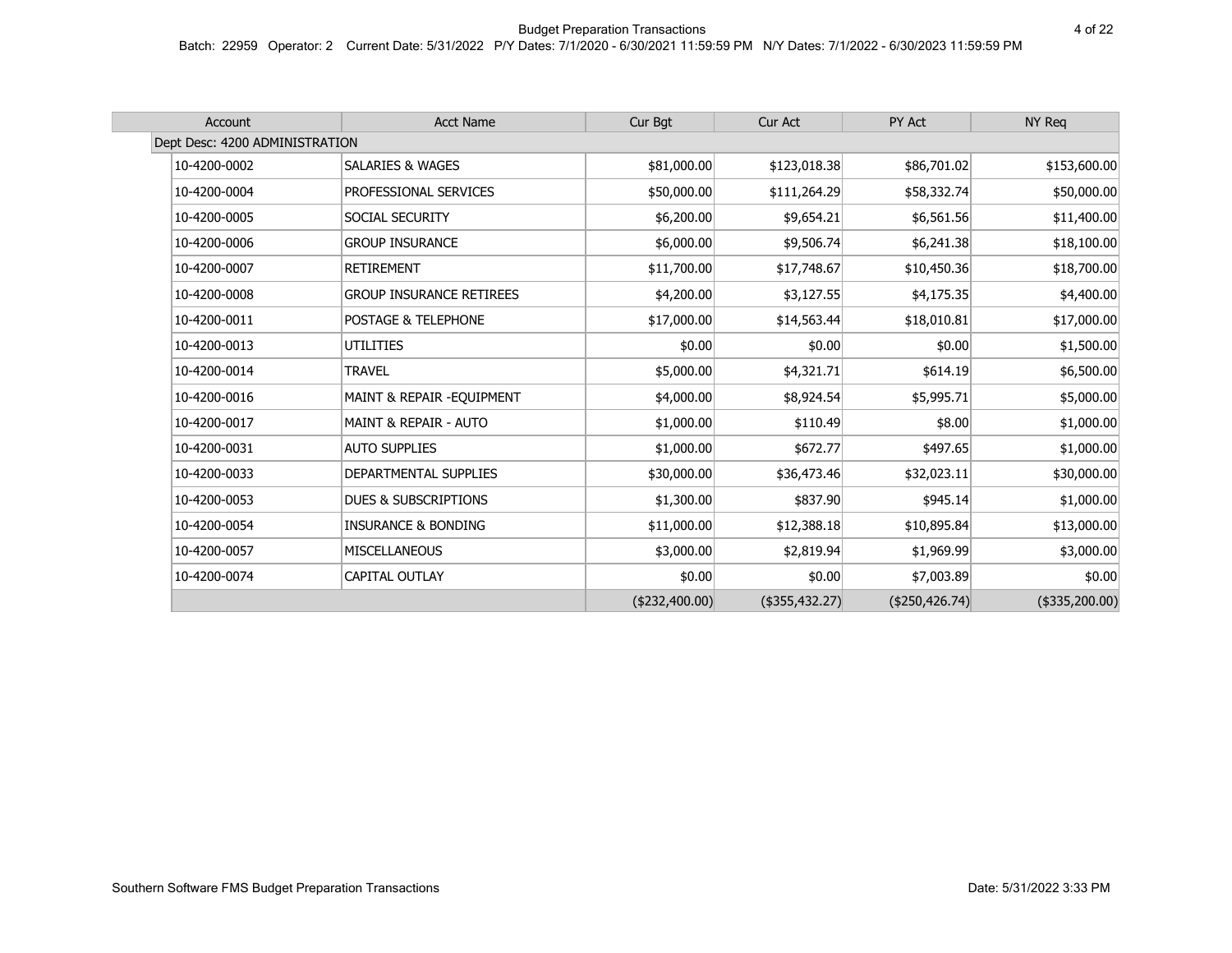| Account                    | Acct Name                      | Cur Bgt       | Cur Act       | PY Act        | NY Rea         |
|----------------------------|--------------------------------|---------------|---------------|---------------|----------------|
| Dept Desc: 4700 COURTHOUSE |                                |               |               |               |                |
| $10 - 4700 - 0011$         | <b>POSTAGE &amp; TELEPHONE</b> | \$1,000.00    | \$1,237.09    | \$1,134.84    | \$1,000.00     |
| 10-4700-0013               | UTILITIES                      | \$3,500.00    | \$720.42      | \$1,367.22    | \$3,500.00     |
| 10-4700-0021               | <b>RENT</b>                    | \$18,000.00   | \$16,500.00   | \$18,000.00   | \$18,000.00    |
|                            |                                | (\$22,500.00) | (\$18,457.51) | (\$20,502.06) | $(*22,500.00)$ |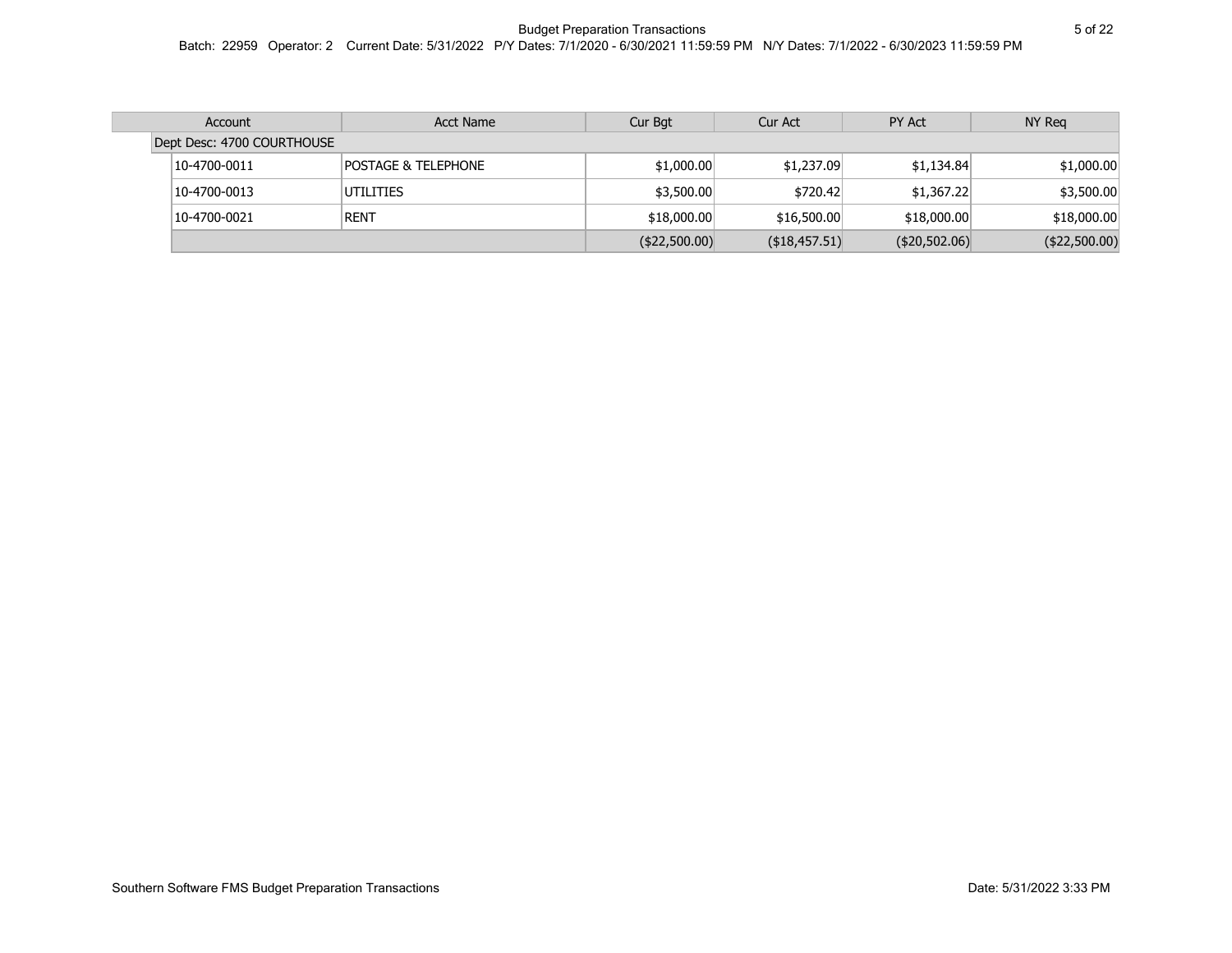| Account                                  | <b>Acct Name</b>             | Cur Bgt               | Cur Act           | PY Act          | NY Req         |
|------------------------------------------|------------------------------|-----------------------|-------------------|-----------------|----------------|
| Dept Desc: 5000 PUBLIC BUILDINGS/GROUNDS |                              |                       |                   |                 |                |
| 10-5000-0013                             | UTILITIES                    | \$38,000.00           | \$28,829.83       | \$33,182.86     | \$38,000.00    |
| 10-5000-0015                             | MAINTENANCE & REPAIR         | \$45,000.00           | \$39,980.92       | \$220,460.91    | \$45,000.00    |
| 10-5000-0021                             | PARKING LOT RENTAL           | \$52,700.00           | \$52,700.00       | \$52,700.00     | \$52,700.00    |
| 10-5000-0037                             | DOWNTOWN GRANT               | \$10,000.00           | \$0.00            | \$10,000.00     | \$10,000.00    |
| 10-5000-0045                             | DOWNTOWN CONTRACTUAL SERVICE | \$0.00                | \$0.00            | \$0.00          | \$0.00         |
|                                          |                              | $($ \$145,700.00) $ $ | $($ \$121,510.75) | $(*316,343.77)$ | (\$145,700.00) |

 $\mathbb{R}^n$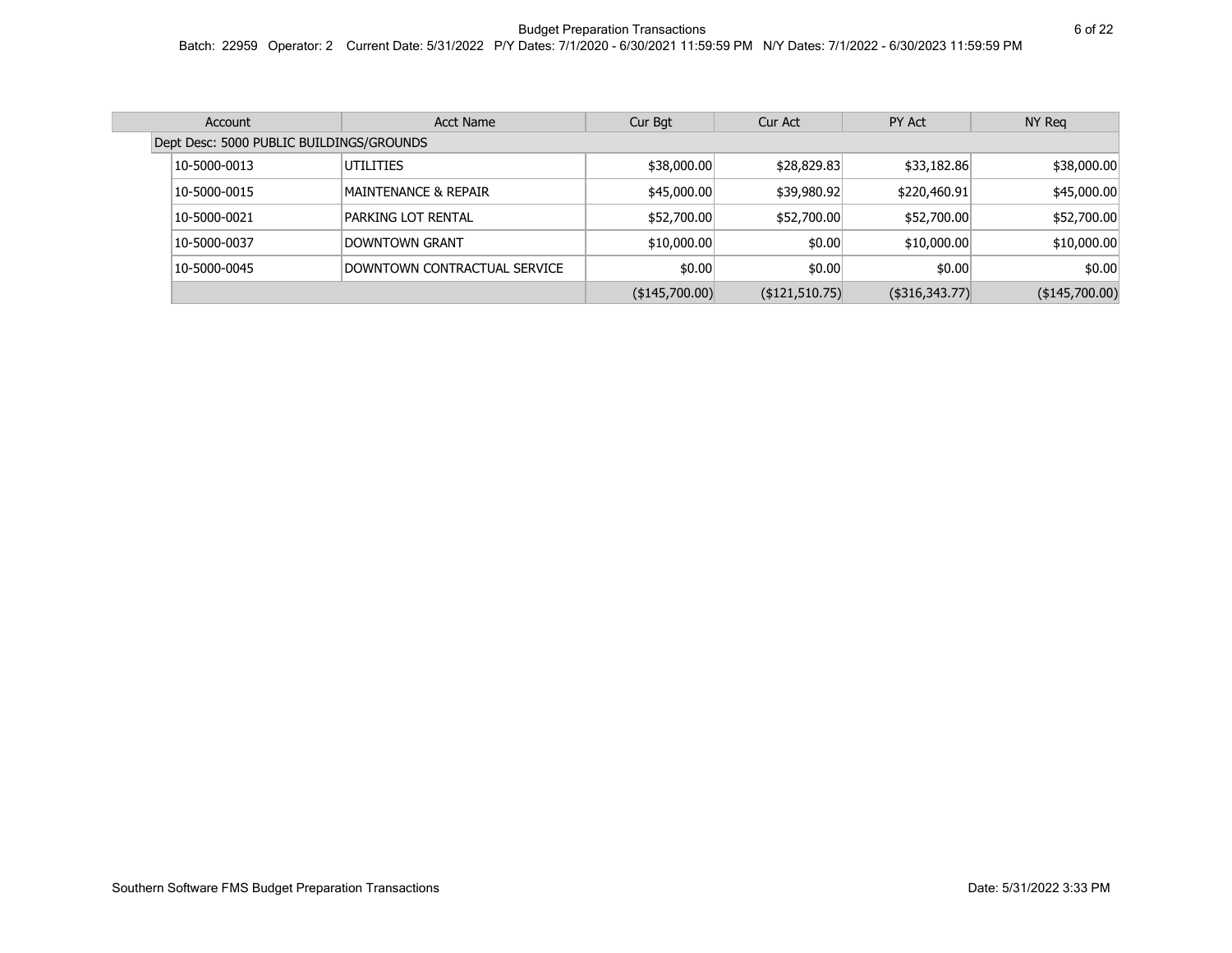| Account                | <b>Acct Name</b>                  | Cur Bgt          | Cur Act          | PY Act              | NY Req           |
|------------------------|-----------------------------------|------------------|------------------|---------------------|------------------|
| Dept Desc: 5100 POLICE |                                   |                  |                  |                     |                  |
| 10-5100-0002           | <b>SALARIES &amp; WAGES</b>       | \$696,000.00     | \$607,141.77     | \$651,225.68        | \$752,724.00     |
| 10-5100-0005           | SOCIAL SECURITY                   | \$54,600.00      | \$45,594.54      | \$48,235.63         | \$57,600.00      |
| 10-5100-0006           | <b>GROUP INSURANCE</b>            | \$93,000.00      | \$74,837.43      | \$83,723.31         | \$85,400.00      |
| 10-5100-0007           | <b>RETIREMENT</b>                 | \$109,500.00     | \$97,858.71      | \$103,274.46        | \$131,000.00     |
| 10-5100-0008           | <b>GROUP INSURANCE RETIREES</b>   | \$9,500.00       | \$9,018.62       | \$9,407.40          | \$9,700.00       |
| 10-5100-0011           | POSTAGE & TELEPONE                | \$21,000.00      | \$17,010.52      | \$27,004.96         | \$21,000.00      |
| 10-5100-0013           | <b>UTILITIES</b>                  | \$0.00           | \$0.00           | \$0.00              | \$1,500.00       |
| 10-5100-0014           | <b>TRAVEL</b>                     | \$5,000.00       | \$742.72         | \$1,700.81          | \$2,000.00       |
| 10-5100-0016           | MAINT & REPAIR-EQUIPMENT          | \$20,000.00      | \$23,096.07      | \$14,488.34         | \$20,000.00      |
| 10-5100-0017           | MAINT & REPAIR-AUTO               | \$12,000.00      | \$8,335.48       | \$8,314.31          | \$12,000.00      |
| 10-5100-0022           | <b>UNEMPLOYMENT TAXES</b>         | \$0.00           | \$169.33         | \$39.99             | \$0.00           |
| 10-5100-0031           | <b>AUTO SUPPLIES</b>              | \$40,000.00      | \$44,454.06      | \$39,618.12         | \$40,000.00      |
| 10-5100-0033           | DEPARTMENTAL SUPPLIES             | \$45,000.00      | \$41,886.93      | \$36,559.44         | \$45,000.00      |
| 10-5100-0034           | <b>GHSP GRANT EXPENDITURES</b>    | \$0.00           | \$3,569.85       | \$3,922.00          | \$0.00           |
| 10-5100-0035           | K-9 EXPENSES                      | \$3,000.00       | \$1,959.69       | \$2,085.24          | \$3,000.00       |
| 10-5100-0036           | <b>UNIFORMS</b>                   | \$15,000.00      | \$10,859.45      | \$13,996.58         | \$15,000.00      |
| 10-5100-0037           | NC GOV. CRIME COMMISSION EXPENDIT | \$24,000.00      | \$34,977.87      | \$78,674.25         | \$24,000.00      |
| 10-5100-0054           | <b>INSURANCE &amp; BONDING</b>    | \$40,000.00      | \$39,221.52      | \$33,635.48         | \$38,000.00      |
| 10-5100-0057           | MISCELLANEOUS                     | \$9,000.00       | \$21,182.00      | \$4,682.48          | \$10,000.00      |
| 10-5100-0060           | COMMUNICATION EQUIPMENT           | \$5,000.00       | \$3,969.70       | \$6,077.00          | \$5,000.00       |
| 10-5100-0070           | MISCELLANOUS COMMUNICATION EXPE   | \$0.00           | \$0.00           | \$0.00              | \$0.00           |
| 10-5100-0074           | CAPITAL OUTLAY                    | \$124,000.00     | \$100,424.19     | \$44,054.66         | \$234,000.00     |
|                        |                                   | (\$1,325,600.00) | (\$1,186,310.45) | $($ \$1,210,720.14) | (\$1,506,924.00) |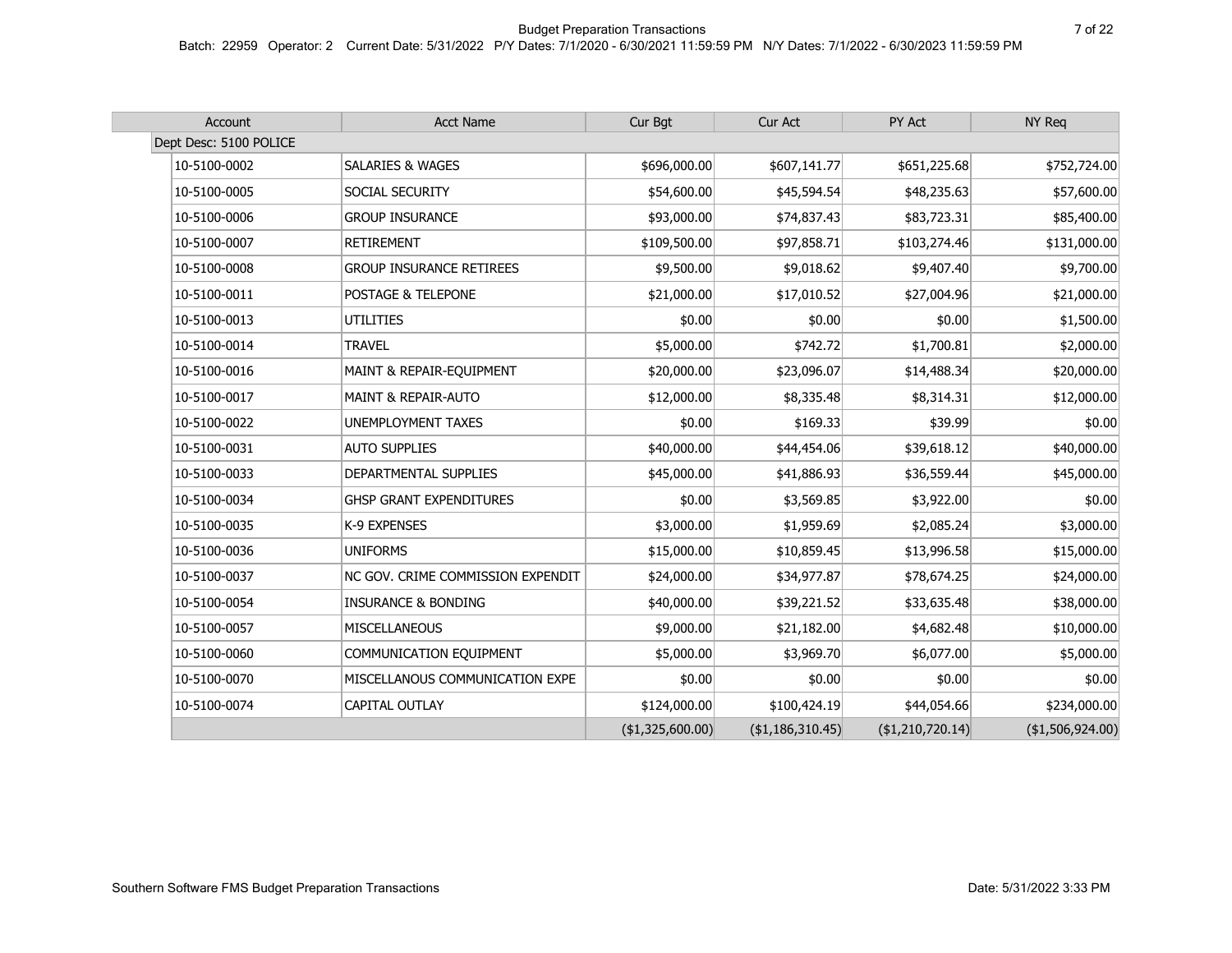| Account              | <b>Acct Name</b>                | Cur Bgt         | Cur Act           | PY Act          | NY Req          |
|----------------------|---------------------------------|-----------------|-------------------|-----------------|-----------------|
| Dept Desc: 5300 FIRE |                                 |                 |                   |                 |                 |
| 10-5300-0002         | SALARIES & WAGES                | \$20,000.00     | \$20,717.06       | \$18,652.60     | \$25,000.00     |
| 10-5300-0005         | SOCIAL SECURITY                 | \$200.00        | \$85.84           | \$129.48        | \$1,000.00      |
| 10-5300-0007         | <b>RETIREMENT</b>               | \$0.00          | \$0.00            | \$0.00          | \$0.00          |
| 10-5300-0011         | POSTAGE & TELEPHONE             | \$5,500.00      | \$6,851.68        | \$6,259.99      | \$6,000.00      |
| 10-5300-0013         | UTILITIES                       | \$9,000.00      | \$7,065.62        | \$5,233.19      | \$9,000.00      |
| 10-5300-0014         | <b>TRAVEL</b>                   | \$8,000.00      | \$6,916.16        | \$1,356.90      | \$8,000.00      |
| 10-5300-0016         | MAINT & REPAIR-EQUIPMENT        | \$5,000.00      | \$1,268.01        | \$1,854.46      | \$5,000.00      |
| 10-5300-0017         | MAINT & REPAIR - AUTO           | \$20,000.00     | \$11,771.46       | \$6,854.07      | \$20,000.00     |
| 10-5300-0031         | <b>AUTO SUPPLIES</b>            | \$2,000.00      | \$2,958.02        | \$1,913.99      | \$2,000.00      |
| 10-5300-0033         | DEPARTMENTAL SUPPLIES           | \$35,000.00     | \$27,806.91       | \$28,696.49     | \$35,000.00     |
| 10-5300-0045         | CONTRACTURAL SERVICE            | \$500.00        | \$160.00          | \$0.00          | \$500.00        |
| 10-5300-0053         | <b>DUES &amp; SUBSCRIPTIONS</b> | \$2,000.00      | \$2,915.00        | \$1,975.00      | \$2,000.00      |
| 10-5300-0054         | <b>INSURANCE &amp; BONDING</b>  | \$15,000.00     | \$11,806.32       | \$13,957.00     | \$13,000.00     |
| 10-5300-0057         | <b>MISCELLANEOUS</b>            | \$1,000.00      | \$2,201.15        | \$0.00          | \$1,000.00      |
| 10-5300-0074         | CAPITAL OUTLAY                  | \$55,814.00     | \$58,832.69       | \$76,117.72     | \$78,184.00     |
|                      |                                 | $(*179,014.00)$ | $($ \$161,355.92) | $(*163,000.89)$ | $(*205,684.00)$ |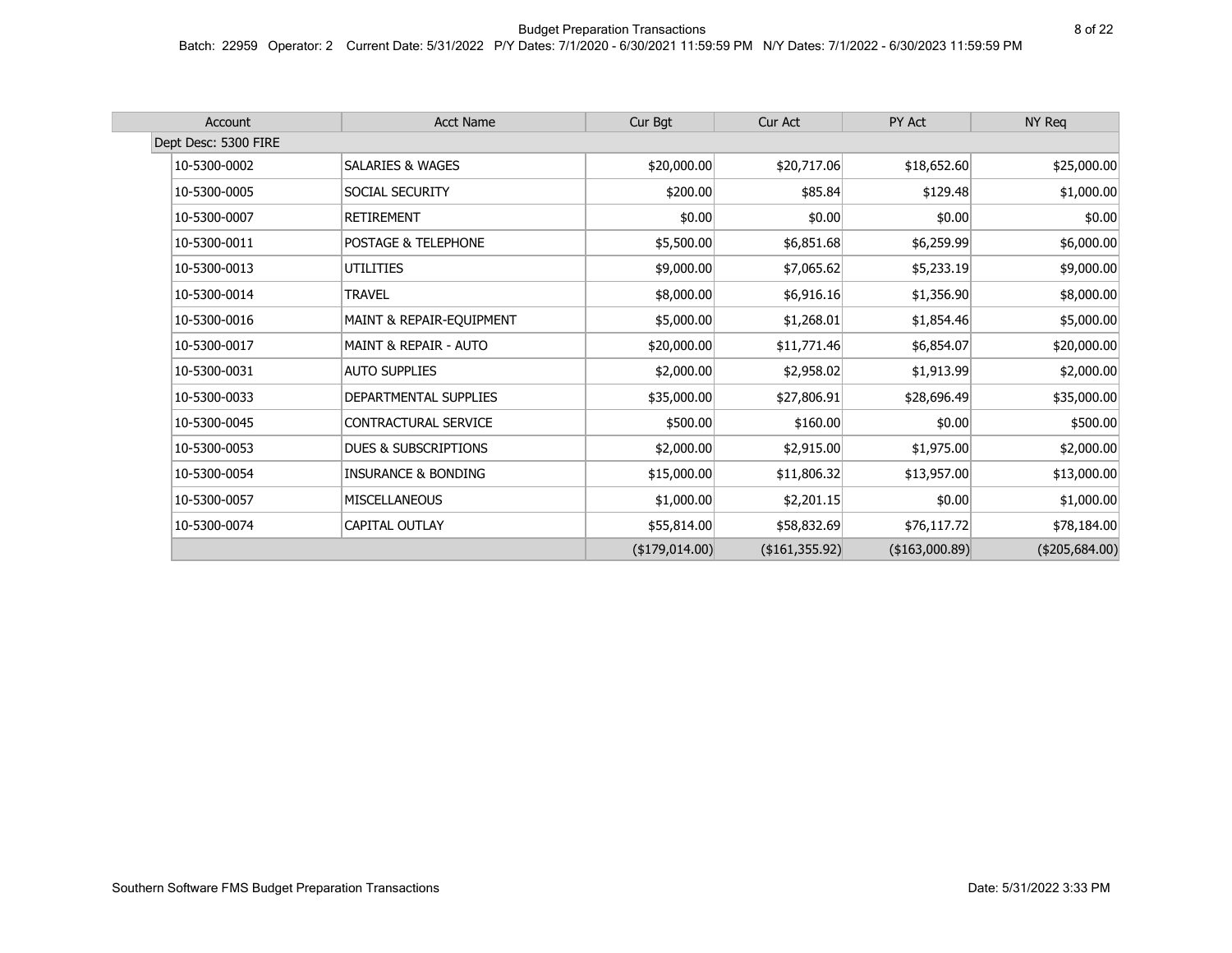| Account                            | <b>Acct Name</b>           | Cur Bgt               | Cur Act         | PY Act                | NY Req          |
|------------------------------------|----------------------------|-----------------------|-----------------|-----------------------|-----------------|
| Dept Desc: 5600 PUBLICWORKS/STREET |                            |                       |                 |                       |                 |
| 10-5600-0013                       | UTILITIES                  | \$55,000.00           | \$42,843.08     | \$50,281.57           | \$55,000.00     |
| 10-5600-0016                       | MAINT & REPAIR - EQUIPMENT | \$2,100.00            | \$9,617.31      | \$3,177.53            | \$7,100.00      |
| 10-5600-0017                       | MAINT & REPAIR - AUTO      | \$1,500.00            | \$1,891.14      | \$1,415.25            | \$1,500.00      |
| 10-5600-0018                       | <b>STREET REPAIRS</b>      | \$6,000.00            | \$904.24        | \$6,696.59            | \$6,000.00      |
| 10-5600-0031                       | <b>AUTO SUPPLIES</b>       | \$20,000.00           | \$30,801.89     | \$21,486.35           | \$22,000.00     |
| 10-5600-0033                       | MAINT STREET/DEPT SUPPLIES | \$30,000.00           | \$38,674.03     | \$36,550.88           | \$30,000.00     |
| 10-5600-0034                       | <b>CODE ENFORCEMENT</b>    | \$10,000.00           | \$0.00          | \$0.00                | \$10,000.00     |
| 10-5600-0054                       | INSURANCE & BONDING        | \$16,000.00           | \$13,943.00     | \$15,202.52           | \$15,000.00     |
| 10-5600-0057                       | <b>MISCELLANEOUS</b>       | \$1,000.00            | \$115.21        | \$57.33               | \$1,000.00      |
| 10-5600-0074                       | CAPITAL OUTLAY             | \$0.00                | \$0.00          | \$21,777.96           | \$0.00          |
|                                    |                            | $($ \$141,600.00) $ $ | ( \$138,789.90) | $($ \$156,645.98) $ $ | $(*147,600.00)$ |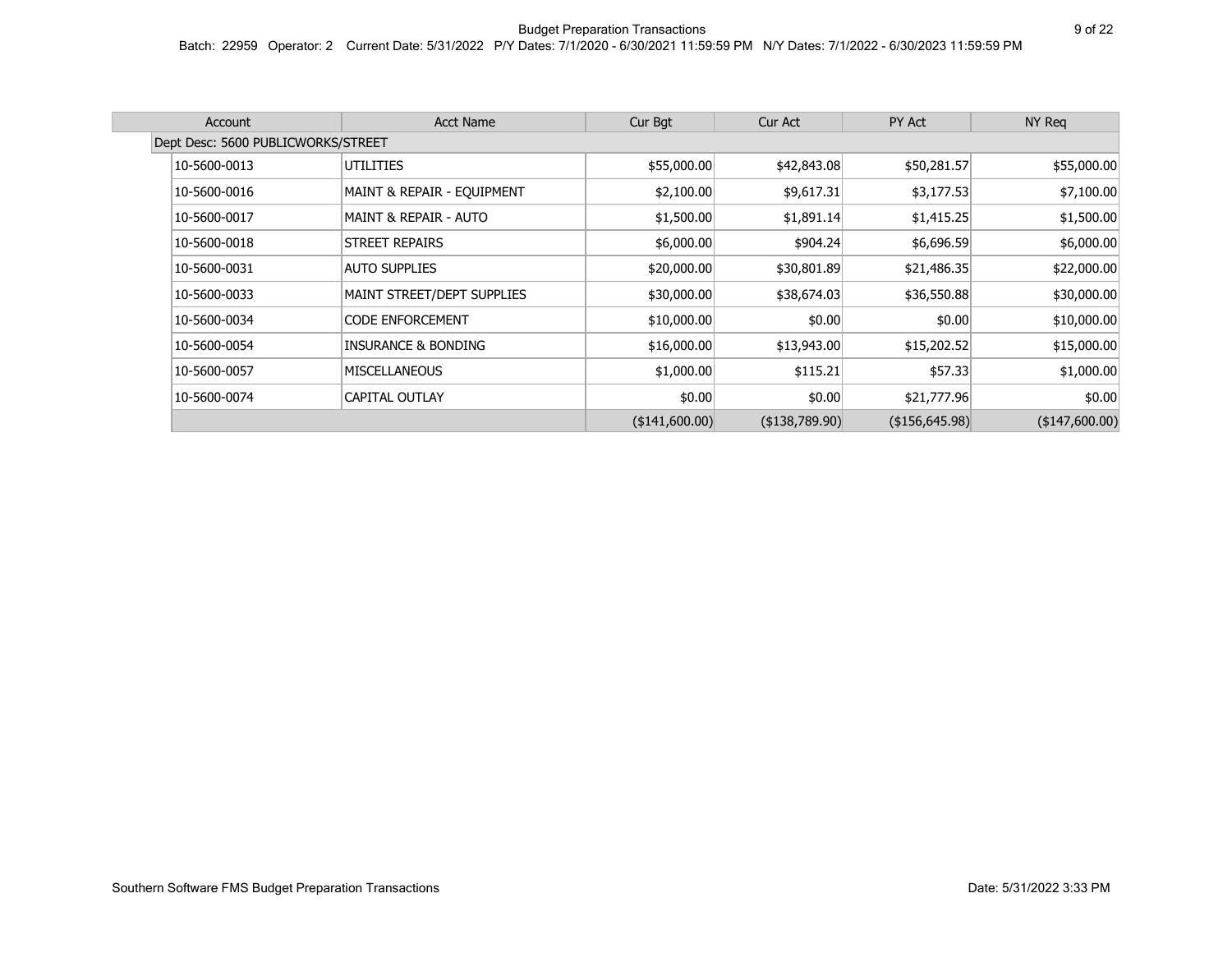| Account                     | Acct Name            | Cur Bgt              | Cur Act       | PY Act               | NY Reg         |
|-----------------------------|----------------------|----------------------|---------------|----------------------|----------------|
| Dept Desc: 5700 POWELL BILL |                      |                      |               |                      |                |
| 10-5700-0045                | CONTRACTURAL SERVICE | \$90,000.00          | \$86,541,09   | \$10,289.00          | \$90,000.00    |
| 10-5700-0054                | INSURANCE & BONDING  | \$6,000.00           | \$6,362.32    | \$5,564.48           | \$6,000.00     |
| 10-5700-0074                | CAPITAL OUTLAY       | \$0.00               | \$0.00        | \$0.00               | \$0.00         |
|                             |                      | $($ \$96,000.00) $ $ | (\$92,903.41) | $($ \$15,853.48) $ $ | $(*96,000.00)$ |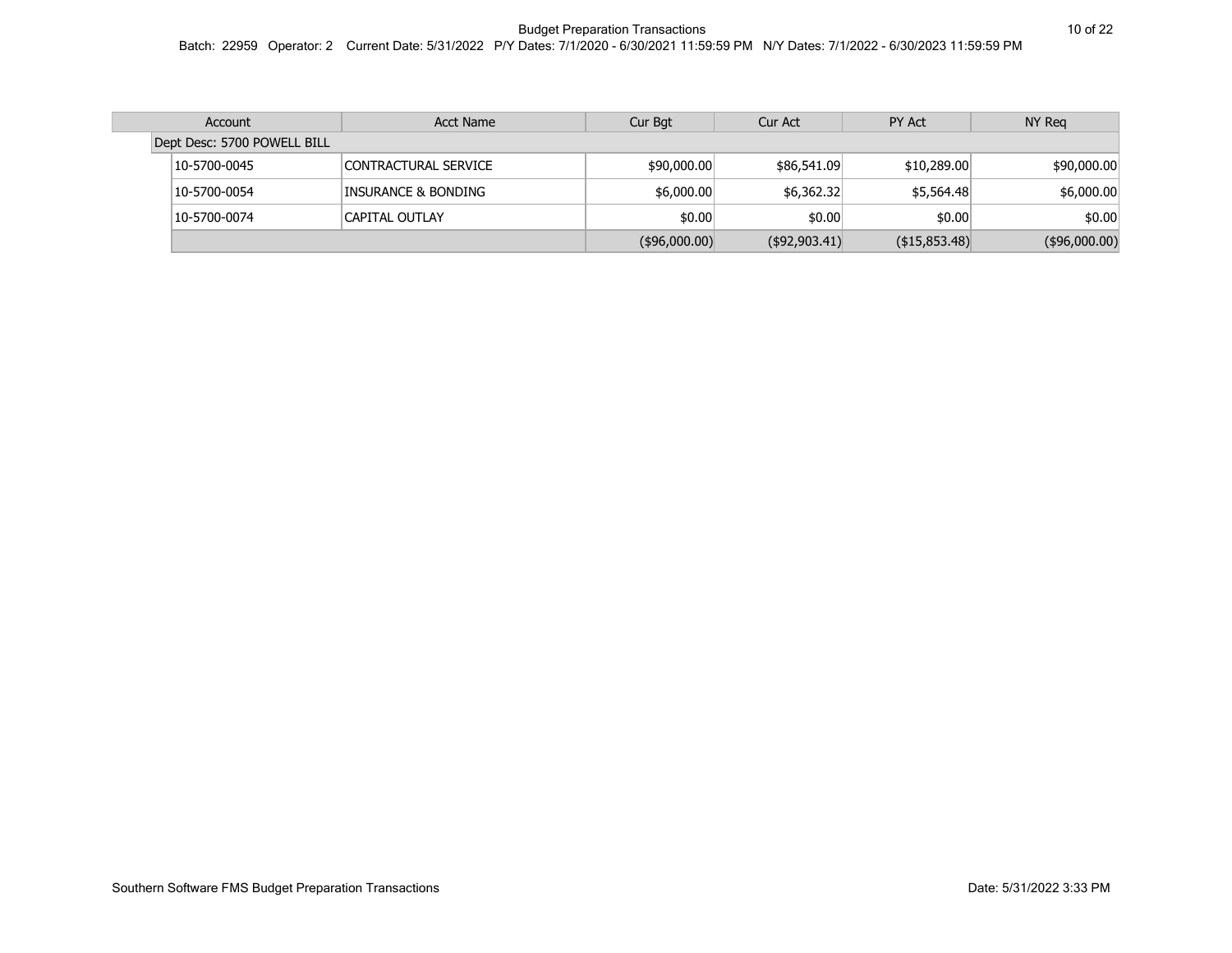| Account                    | <b>Acct Name</b>     | Cur Bgt               | Cur Act               | PY Act                | NY Reg            |  |
|----------------------------|----------------------|-----------------------|-----------------------|-----------------------|-------------------|--|
| Dept Desc: 5800 SANITATION |                      |                       |                       |                       |                   |  |
| 10-5800-0045               | CONTRACTURAL SERVICE | \$415,000.00          | \$337,457.03          | \$415,711.89          | \$415,000.00      |  |
| 10-5800-0057               | LANDFILL FEES        | \$85,000.00           | \$91,463.14           | \$94,955,69           | \$95,000.00       |  |
|                            |                      | $($ \$500,000.00) $ $ | $($ \$428,920.17) $ $ | $($ \$510,667.58) $ $ | $($ \$510,000.00) |  |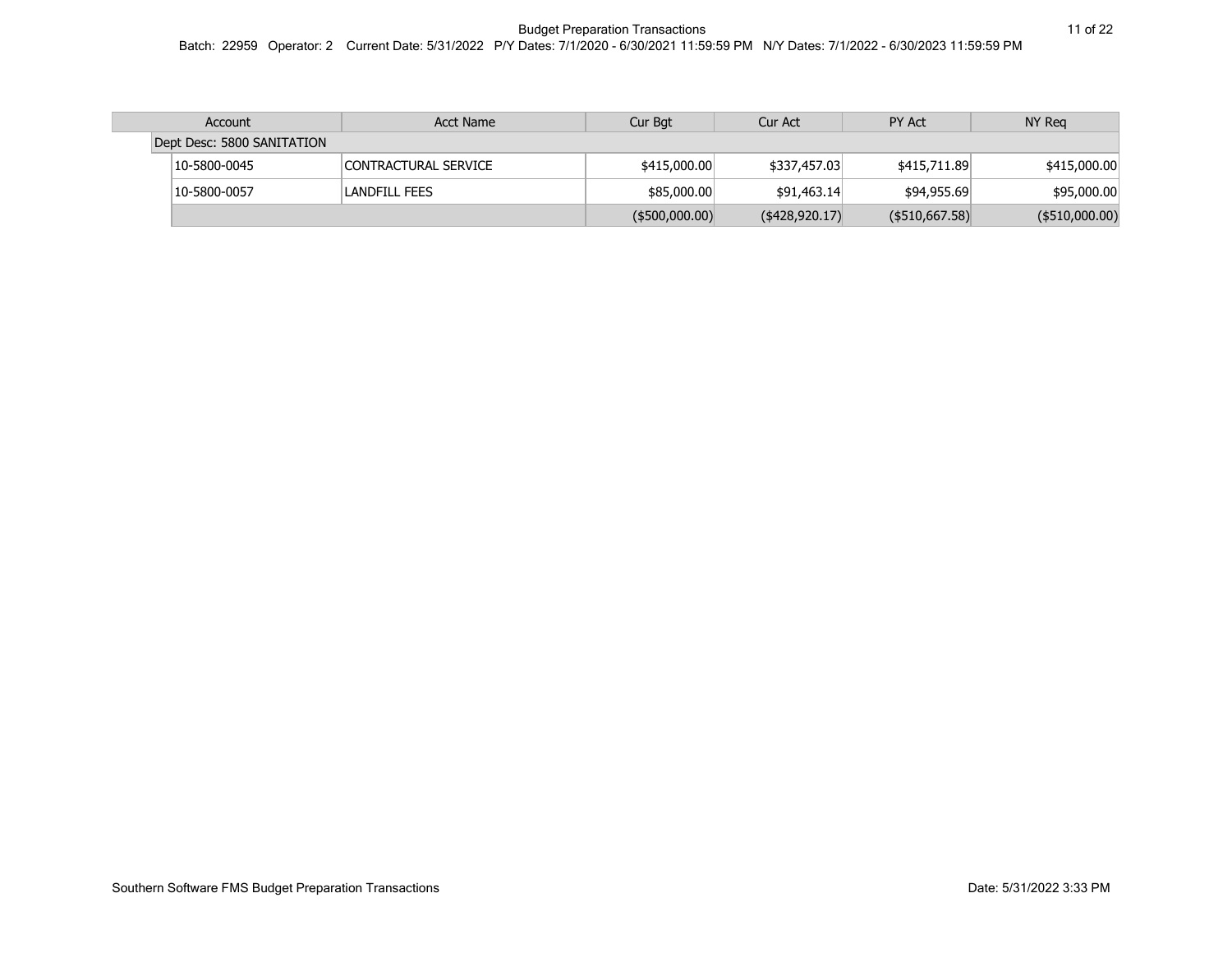| Account                            | <b>Acct Name</b>                    | Cur Bgt          | Cur Act               | PY Act            | NY Reg         |
|------------------------------------|-------------------------------------|------------------|-----------------------|-------------------|----------------|
| Dept Desc: 6600 NON - DEPARTMENTAL |                                     |                  |                       |                   |                |
| 10-6600-0020                       | POLICE DEPT - VEHICLE               | \$7,190.00       | \$0.00                | \$7,190.00        | \$0.00         |
| 10-6600-0021                       | POLICE DEPT - FIRE TRUCK            | \$40,136.00      | \$41,282.14           | \$41,282.14       | \$40,136.00    |
| 10-6600-0022                       | ADMIN - TOWN HALL                   | \$54,893.00      | \$54,893.00           | \$54,893.00       | \$54,893.00    |
| 10-6600-0066                       | LIBRARY ADDITION                    | \$14,904.00      | \$14,904.00           | \$14,904.00       | \$14,904.00    |
| 10-6600-0074                       | <b>BB&amp;T- RECREATION COMPLEX</b> | \$159,730.00     | \$159,730.19          | \$162,470.69      | \$156,990.00   |
|                                    |                                     | $(*276, 853.00)$ | $($ \$270,809.33) $ $ | $($ \$280,739.83) | (\$266,923.00) |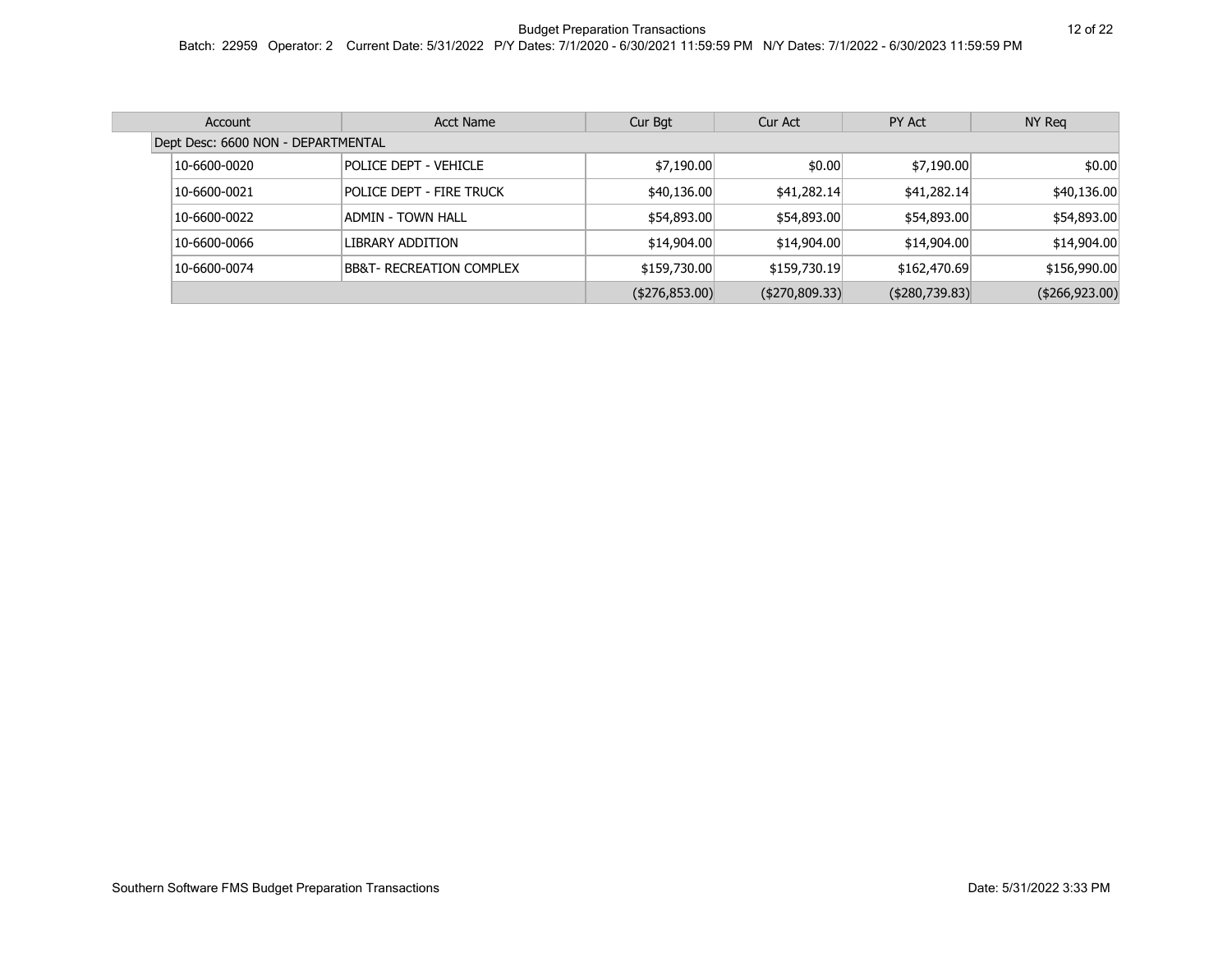| Account      | <b>Acct Name</b>                      | Cur Bgt       | Cur Act       | PY Act           | NY Reg         |  |  |  |
|--------------|---------------------------------------|---------------|---------------|------------------|----------------|--|--|--|
|              | Dept Desc: 6900 SPECIAL APPROPRIATION |               |               |                  |                |  |  |  |
| 10-6900-0031 | RESCUE SQUAD - GAS                    | \$5,000.00    | \$19,250.00   | \$7,500.00       | \$5,000.00     |  |  |  |
| 10-6900-0032 | LRDA-LUMBEE HOMECOMING                | \$3,500.00    | \$3,500.00    | \$0.00           | \$10,000.00    |  |  |  |
| 10-6900-0033 | PALMER DRUG DONATION                  | \$1,000.00    | \$1,000.00    | \$1,000.00       | \$1,000.00     |  |  |  |
| 10-6900-0034 | UNCP-ATHLETICS                        | \$4,700.00    | \$5,515.00    | \$4,700.00       | \$4,700.00     |  |  |  |
| 10-6900-0035 | PEMBROKE DAY                          | \$4,500.00    | \$4,479.50    | \$0.00           | \$4,500.00     |  |  |  |
| 10-6900-0036 | PEMBROKE HOUSING AUTHORITY            | \$3,000.00    | \$2,500.00    | \$2,500.00       | \$3,000.00     |  |  |  |
| 10-6900-0038 | <b>BRAVES WRESTLING CLUB</b>          | \$3,500.00    | \$0.00        | \$3,000.00       | \$3,500.00     |  |  |  |
| 10-6900-0039 | LILIES OF HOPE                        | \$1,000.00    | \$0.00        | \$0.00           | \$1,000.00     |  |  |  |
| 10-6900-0040 | UNITED WAY                            | \$1,000.00    | \$0.00        | \$0.00           | \$1,000.00     |  |  |  |
| 10-6900-0041 | LOCAL DONATIONS                       | \$10,000.00   | \$3,604.00    | \$0.00           | \$10,000.00    |  |  |  |
| 10-6900-0054 | CONTRIBUTIONS/DONATIONS               | \$9,500.00    | \$10,809.28   | \$7,605.00       | \$10,000.00    |  |  |  |
| 10-6900-0066 | CONTRIBUTIONS TO ROB/CTY LIBRARY      | \$26,075.00   | \$26,075.00   | \$26,075.00      | \$26,972.00    |  |  |  |
|              |                                       | (\$72,775.00) | (476, 732.78) | $($ \$52,380.00) | $(*80,672.00)$ |  |  |  |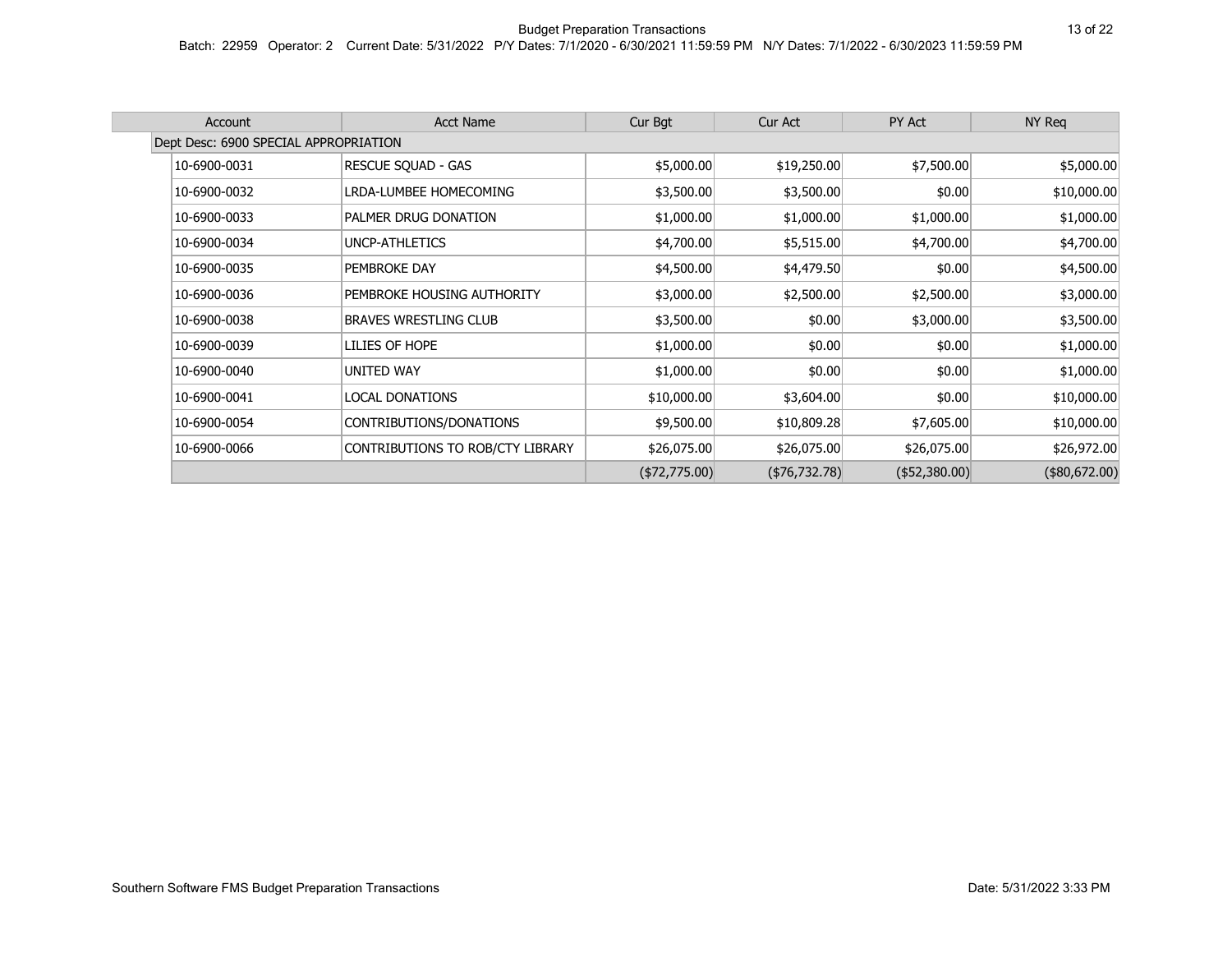| Account                    | <b>Acct Name</b>                | Cur Bgt         | Cur Act         | PY Act          | NY Req          |
|----------------------------|---------------------------------|-----------------|-----------------|-----------------|-----------------|
| Dept Desc: 6910 RECREATION |                                 |                 |                 |                 |                 |
| 10-6910-0002               | <b>SALARIES &amp; WAGES</b>     | \$135,000.00    | \$120,031.14    | \$108,745.90    | \$148,000.00    |
| 10-6910-0005               | SOCIAL SECURITY                 | \$10,300.00     | \$9,080.26      | \$8,226.10      | \$11,300.00     |
| 10-6910-0006               | <b>GROUP INSURANCE</b>          | \$22,800.00     | \$22,050.47     | \$22,264.02     | \$22,800.00     |
| 10-6910-0007               | <b>RETIREMENT</b>               | \$15,800.00     | \$15,747.44     | \$10,905.47     | \$18,600.00     |
| 10-6910-0011               | POSTAGE & TELEPHONE             | \$5,500.00      | \$4,299.26      | \$4,510.63      | \$5,500.00      |
| 10-6910-0013               | <b>UTILITIES</b>                | \$19,000.00     | \$17,099.49     | \$17,380.04     | \$19,000.00     |
| 10-6910-0014               | <b>TRAVEL</b>                   | \$2,500.00      | \$2,246.41      | \$0.00          | \$2,500.00      |
| 10-6910-0016               | <b>MAINTENANCE &amp; REPAIR</b> | \$27,000.00     | \$20,465.44     | \$28,024.18     | \$27,000.00     |
| 10-6910-0031               | <b>AUTO SUPPLIES</b>            | \$1,000.00      | \$2,060.17      | \$713.19        | \$2,000.00      |
| 10-6910-0033               | DEPARTMENTAL SUPPLIES           | \$50,000.00     | \$55,957.43     | \$66,933.84     | \$50,000.00     |
| 10-6910-0035               | <b>LAUNDRY</b>                  | \$2,000.00      | \$432.32        | \$573.12        | \$1,000.00      |
| 10-6910-0036               | PARK SIGNAGE EXPENSES           | \$3,000.00      | \$325.00        | \$0.00          | \$3,000.00      |
| 10-6910-0045               | CONTRACTURAL SERVICE            | \$20,000.00     | \$20,814.75     | \$14,401.43     | \$20,000.00     |
| 10-6910-0053               | <b>DUES &amp; SUBSCRIPTIONS</b> | \$400.00]       | \$225.00        | \$189.50        | \$400.00        |
| 10-6910-0054               | <b>INSURANCE &amp; BONDING</b>  | \$15,000.00     | \$16,632.12     | \$13,255.05     | \$15,000.00     |
| 10-6910-0057               | <b>MISCELLANEOUS</b>            | \$3,000.00      | \$900.00        | \$2,729.72      | \$3,000.00      |
| 10-6910-0058               | TOWN OF PEMBROKE COMMUNITY EVEN | \$20,000.00     | \$21,827.63     | \$20,419.85     | \$20,000.00     |
| 10-6910-0074               | CAPITAL OUTLAY                  | \$0.00          | \$0.00          | \$0.00          | \$25,000.00     |
|                            |                                 | $(*352,300.00)$ | $(*330,194.33)$ | $(*319,272.04)$ | $(*394,100.00)$ |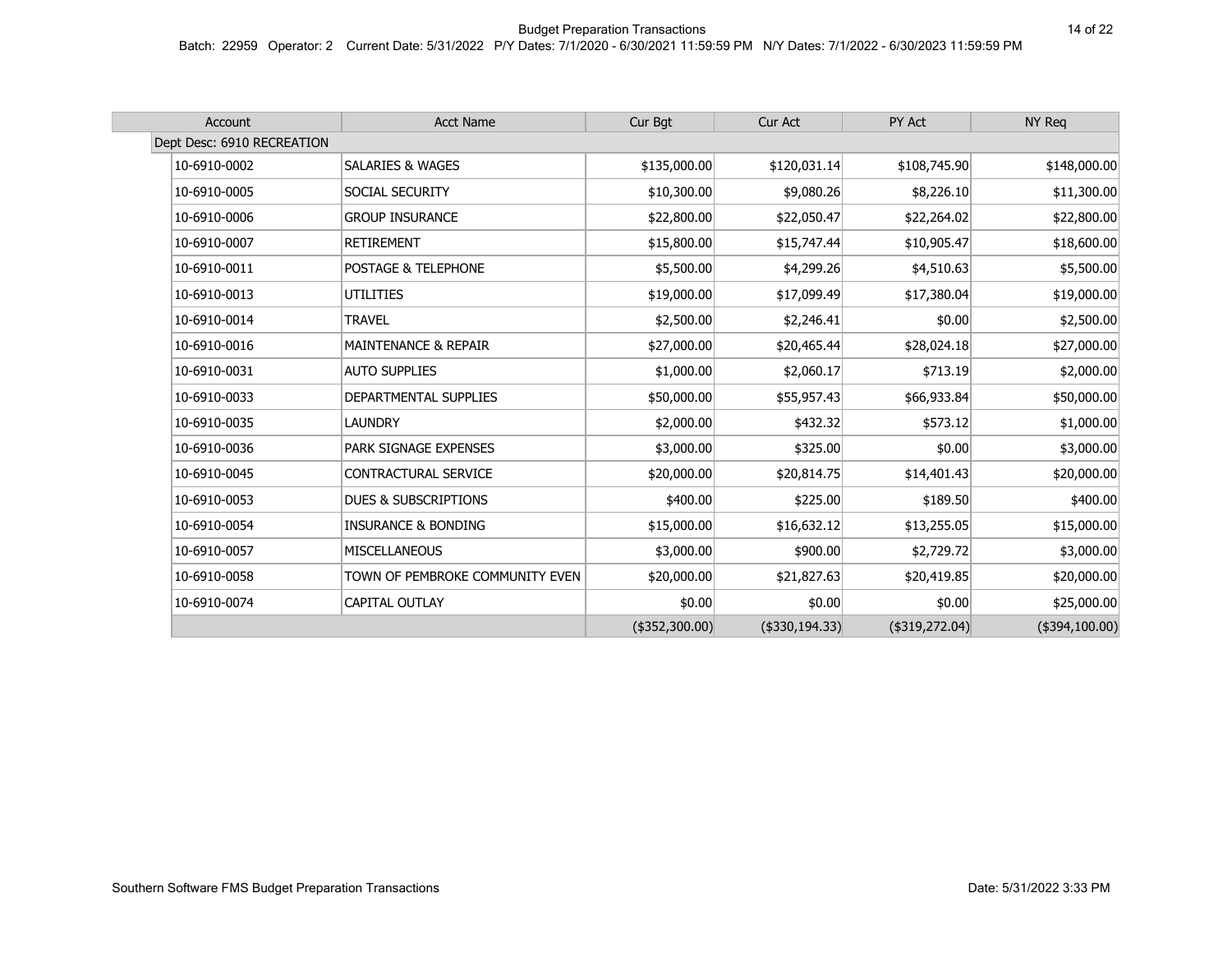| Account                           | Acct Name          | Cur Bgt             | Cur Act           | PY Act                  | NY Rea           |  |
|-----------------------------------|--------------------|---------------------|-------------------|-------------------------|------------------|--|
| Dept Desc: 9990 DEPARTMENT - 9990 |                    |                     |                   |                         |                  |  |
| 10-9990-0099                      | <b>CONTINGENCY</b> | \$4,075.00          | \$0.00            | \$0.00                  | \$10,207.00      |  |
|                                   |                    | $($ \$4,075.00) $ $ | \$0.00            | \$0.00                  | ( \$10, 207.00)  |  |
|                                   |                    | (\$3,514,917.00)    | (\$3,353,352.69)  | $($ \$3,419,370.28) $ $ | (\$3,894,710.00) |  |
|                                   |                    | $($ \$500.00) $ $   | $($ \$118,392.86) | \$229,925.01            | \$0.00           |  |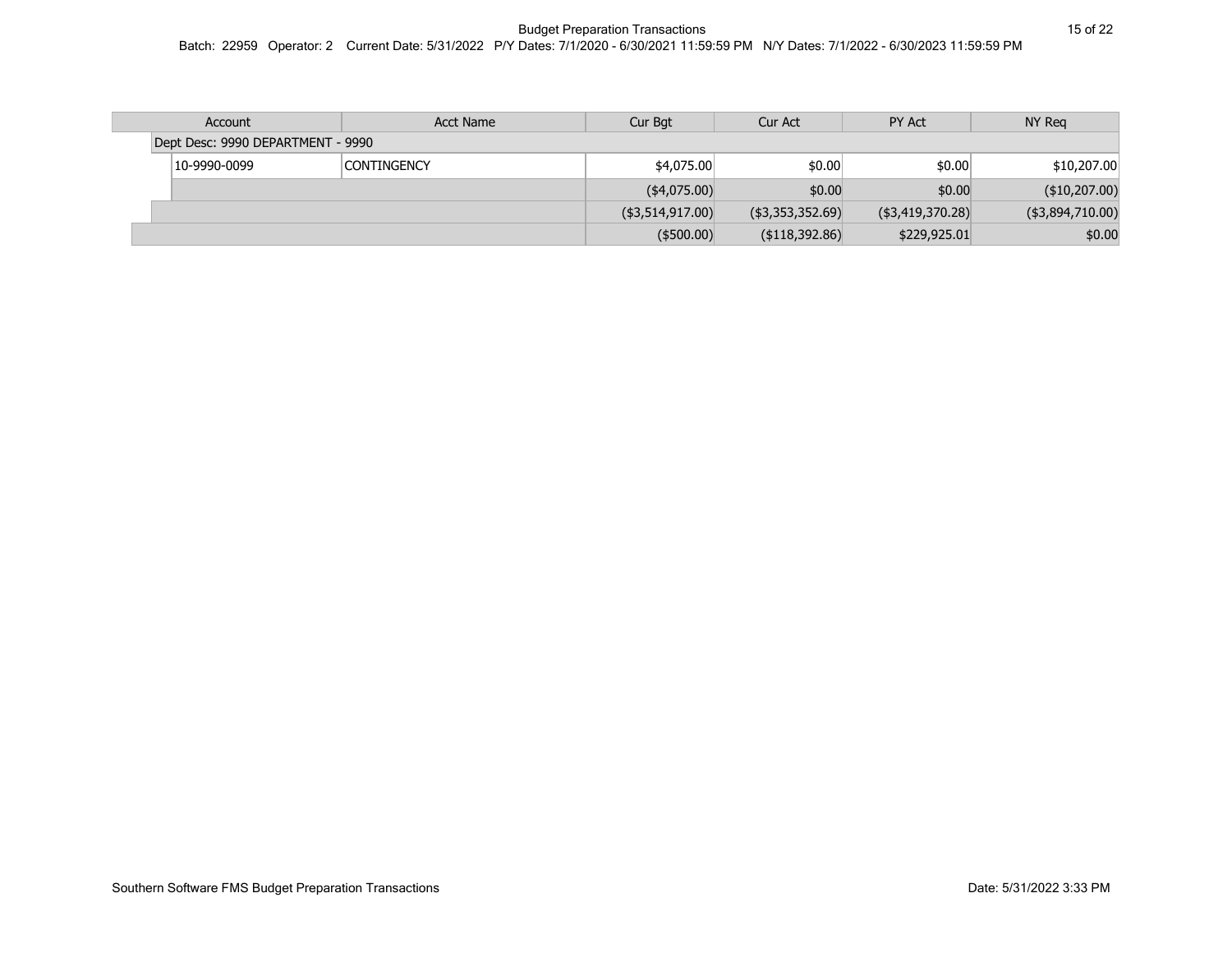|                 | Account             | <b>Acct Name</b>              | Cur Bgt        | Cur Act        | PY Act         | NY Req         |
|-----------------|---------------------|-------------------------------|----------------|----------------|----------------|----------------|
| <b>Fund: 30</b> |                     |                               |                |                |                |                |
|                 | Acct Type: Revenues |                               |                |                |                |                |
|                 | Dept Desc:          |                               |                |                |                |                |
|                 | 30-3350-0000        | MISCELLANEOUS                 | \$150,000.00   | \$175,812.66   | \$140,287.76   | \$175,000.00   |
|                 | 30-3350-0299        | TRANSFER FROM FUND BALANCE    | \$100,000.00   | \$0.00         | \$0.00         | \$100,000.00   |
|                 | 30-3680-0000        | INTEREST INCOME               | \$18,000.00    | \$5,122.48     | \$12,385.62    | \$6,000.00     |
|                 | 30-3710-0000        | WATER/SEWER COLLECTIONS       | \$2,575,000.00 | \$2,210,330.79 | \$2,368,248.63 | \$2,475,000.00 |
|                 | 30-3730-0000        | <b>TAPS &amp; CONNECTIONS</b> | \$10,000.00    | \$15,264.19    | \$32,490.00    | \$10,000.00    |
|                 | 30-3750-0000        | <b>RECONNECT FEE</b>          | \$5,000.00     | \$8,763.95     | \$6,537.52     | \$5,000.00     |
|                 |                     |                               | \$2,858,000.00 | \$2,415,294.07 | \$2,559,949.53 | \$2,771,000.00 |
|                 |                     |                               | \$2,858,000.00 | \$2,415,294.07 | \$2,559,949.53 | \$2,771,000.00 |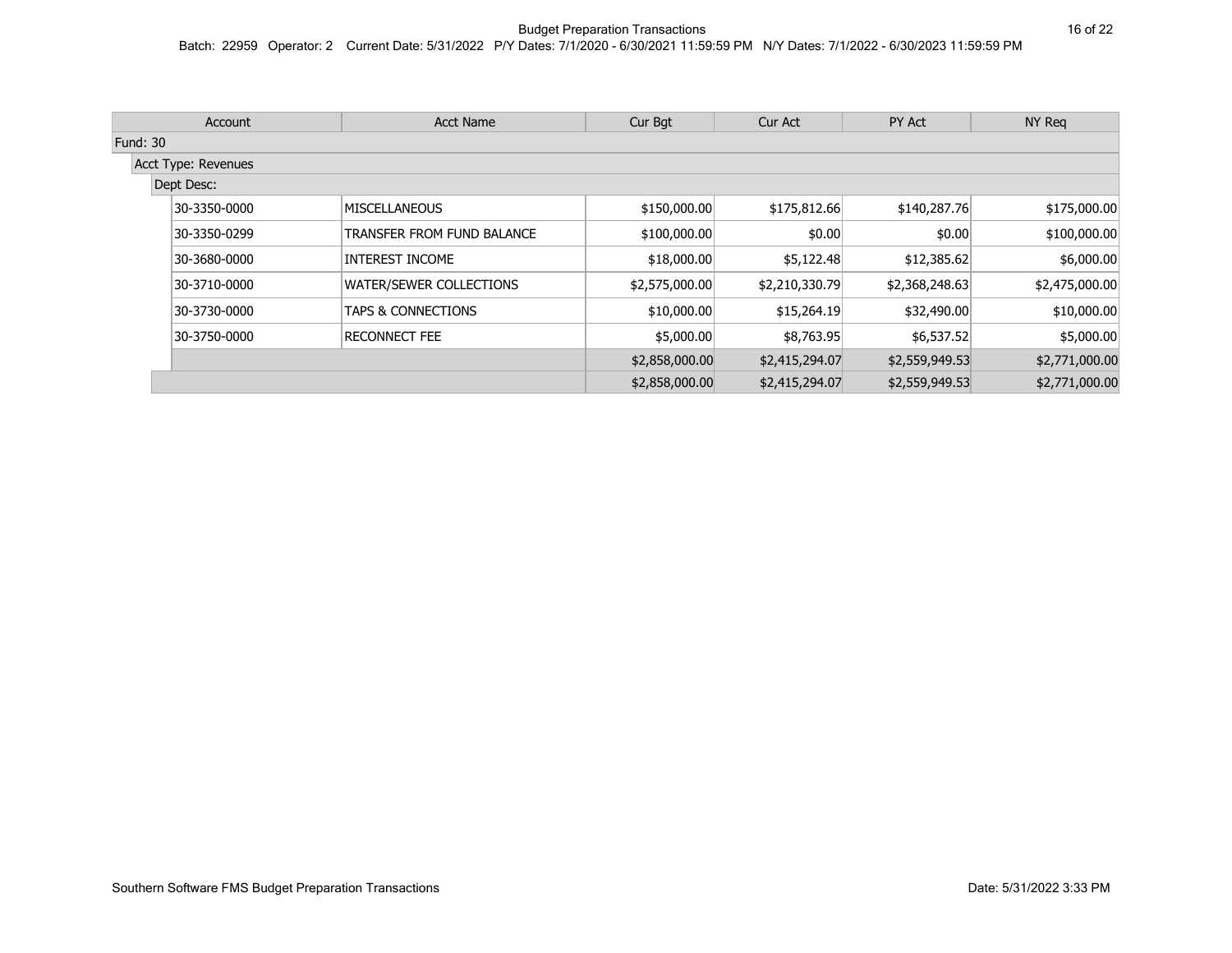| Account                            | <b>Acct Name</b>                 | Cur Bgt         | Cur Act           | PY Act          | NY Req          |
|------------------------------------|----------------------------------|-----------------|-------------------|-----------------|-----------------|
| Acct Type: Expenses                |                                  |                 |                   |                 |                 |
| Dept Desc: 5500 PUBLIC WORKS ADMIN |                                  |                 |                   |                 |                 |
| 30-5500-0002                       | <b>SALARIES &amp; WAGES</b>      | \$307,700.00    | \$252,218.06      | \$306,350.77    | \$262,000.00    |
| 30-5500-0004                       | PROFESSIONAL SERVICES            | \$52,000.00     | \$54,586.39       | \$37,061.25     | \$55,000.00     |
| 30-5500-0005                       | SOCIAL SECURITY                  | \$23,500.00     | \$19,161.53       | \$22,157.38     | \$20,000.00     |
| 30-5500-0006                       | <b>GROUP INSURANCE</b>           | \$66,400.00     | \$45,302.99       | \$65,297.32     | \$40,100.00     |
| 30-5500-0007                       | <b>RETIREMENT</b>                | \$44,500.00     | \$36,322.85       | \$9,619.34      | \$40,000.00     |
| 30-5500-0008                       | <b>GROUP INSURANCE RETIREES</b>  | \$5,400.00      | \$9,200.67        | \$5,420.04      | \$6,200.00      |
| 30-5500-0011                       | POSTAGE & TELEPHONE              | \$10,000.00     | \$6,802.78        | \$8,260.04      | \$10,000.00     |
| 30-5500-0013                       | <b>UTILITIES</b>                 | \$13,000.00     | \$12,301.68       | \$14,194.18     | \$13,000.00     |
| 30-5500-0014                       | <b>TRAVEL</b>                    | \$3,500.00      | \$1,625.00        | \$467.32        | \$3,000.00      |
| 30-5500-0016                       | MAINT & REPAIR - EQUIPMENT       | \$18,000.00     | \$14,222.61       | \$22,211.33     | \$18,000.00     |
| 30-5500-0017                       | <b>MAINT &amp; REPAIR - AUTO</b> | \$6,500.00      | \$3,150.69        | \$3,670.53      | \$6,500.00      |
| 30-5500-0031                       | <b>AUTO SUPPLIES</b>             | \$14,000.00     | \$12,735.08       | \$10,800.95     | \$14,000.00     |
| 30-5500-0033                       | DEPARTMENT SUPPLIES              | \$43,000.00     | \$27,881.37       | \$31,604.69     | \$43,000.00     |
| 30-5500-0035                       | <b>LAUNDRY</b>                   | \$1,500.00      | \$944.28          | \$1,193.55      | \$1,500.00      |
| 30-5500-0045                       | <b>CONTRACTUAL SERVICE</b>       | \$1,000.00      | \$403.00          | \$0.00          | \$1,000.00      |
| 30-5500-0053                       | <b>DUES &amp; SUBSCRIPTIONS</b>  | \$1,000.00      | \$1,265.00        | \$927.00        | \$1,000.00      |
| 30-5500-0054                       | <b>INSURANCE &amp; BONDING</b>   | \$15,000.00     | \$16,361.44       | \$13,807.48     | \$16,000.00     |
| 30-5500-0057                       | MISCELLANEOUS                    | \$2,000.00      | \$1,340.44        | \$1,709.74      | \$2,000.00      |
| 30-5500-0074                       | CAPITAL OUTLAY                   | \$169,000.00    | \$160,828.00      | \$0.00          | \$64,000.00     |
|                                    |                                  | $(*797,000.00)$ | $($ \$676,653.86) | $(*554,752.91)$ | $(*616,300.00)$ |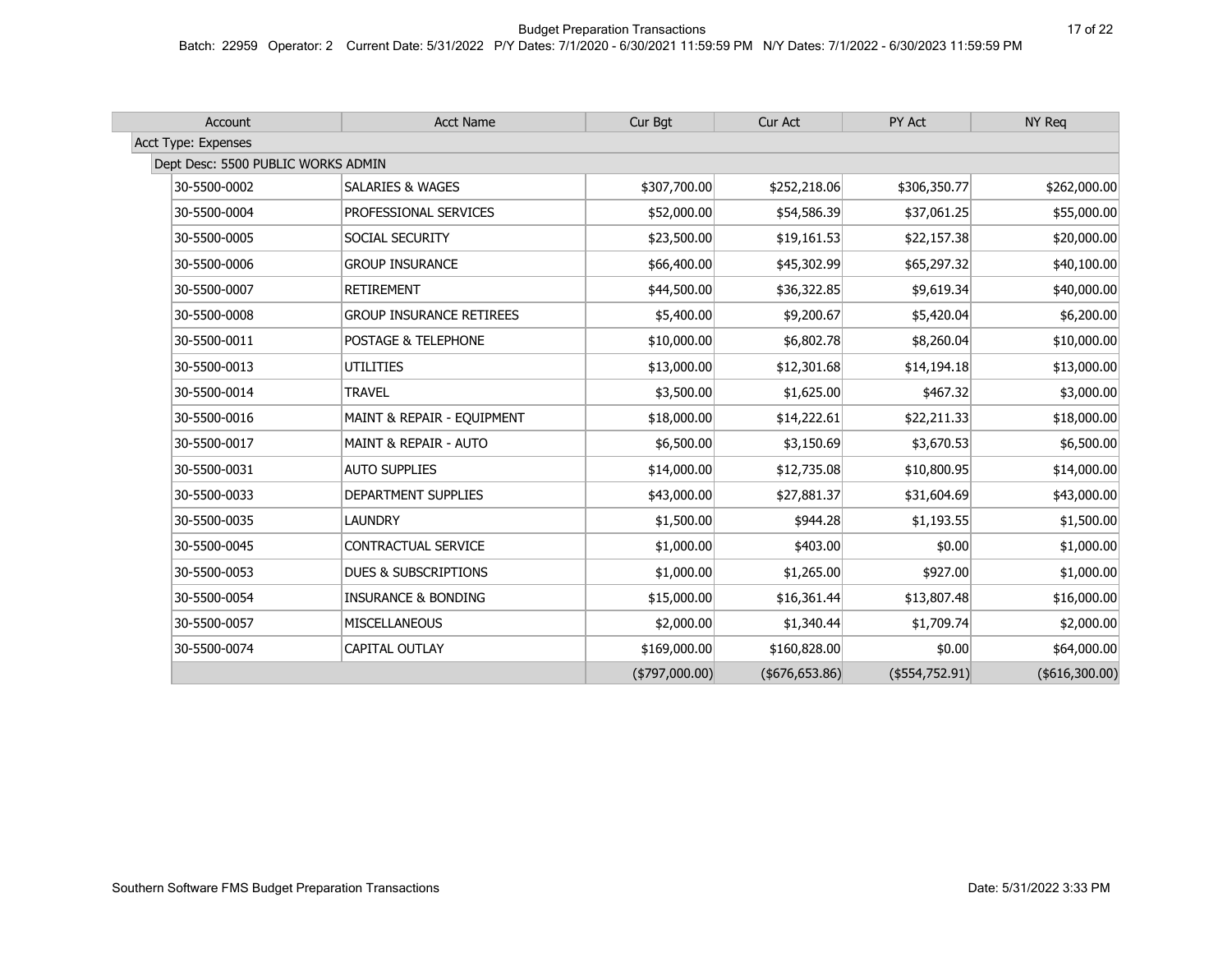| Account                            | <b>Acct Name</b>                 | Cur Bgt | Cur Act     | PY Act                                                                       | NY Reg                                                                                                                                              |  |  |
|------------------------------------|----------------------------------|---------|-------------|------------------------------------------------------------------------------|-----------------------------------------------------------------------------------------------------------------------------------------------------|--|--|
| Dept Desc: 6600 NON - DEPARTMENTAL |                                  |         |             |                                                                              |                                                                                                                                                     |  |  |
| 30-6600-0021                       | WWTP - BOND PAYMENT              |         |             |                                                                              | \$125,034.00                                                                                                                                        |  |  |
| 30-6600-0023                       | WATER & SEWER IMPROVEMENTS       |         |             |                                                                              | \$8,450.00                                                                                                                                          |  |  |
| 30-6600-0024                       | IEA LIFT STATION                 |         | \$17,861.31 |                                                                              | \$17,861.00                                                                                                                                         |  |  |
| 30-6600-0025                       | ADVANCE METER INFRASTRUCTURE DEB |         |             |                                                                              | \$158,000.00                                                                                                                                        |  |  |
|                                    |                                  |         |             |                                                                              | (\$309,345.00)                                                                                                                                      |  |  |
|                                    |                                  |         |             | \$126,162.00<br>\$8,850.00<br>\$17,861.00<br>\$158,000.00<br>$(*310,873.00)$ | \$127,289.09<br>\$126,161.59<br>\$8,850.00<br>\$9,250.00<br>\$17,861.31<br>\$158,000.00<br>\$158,000.00<br>$($ \$310,872.90) $ $<br>$(*312,400.40)$ |  |  |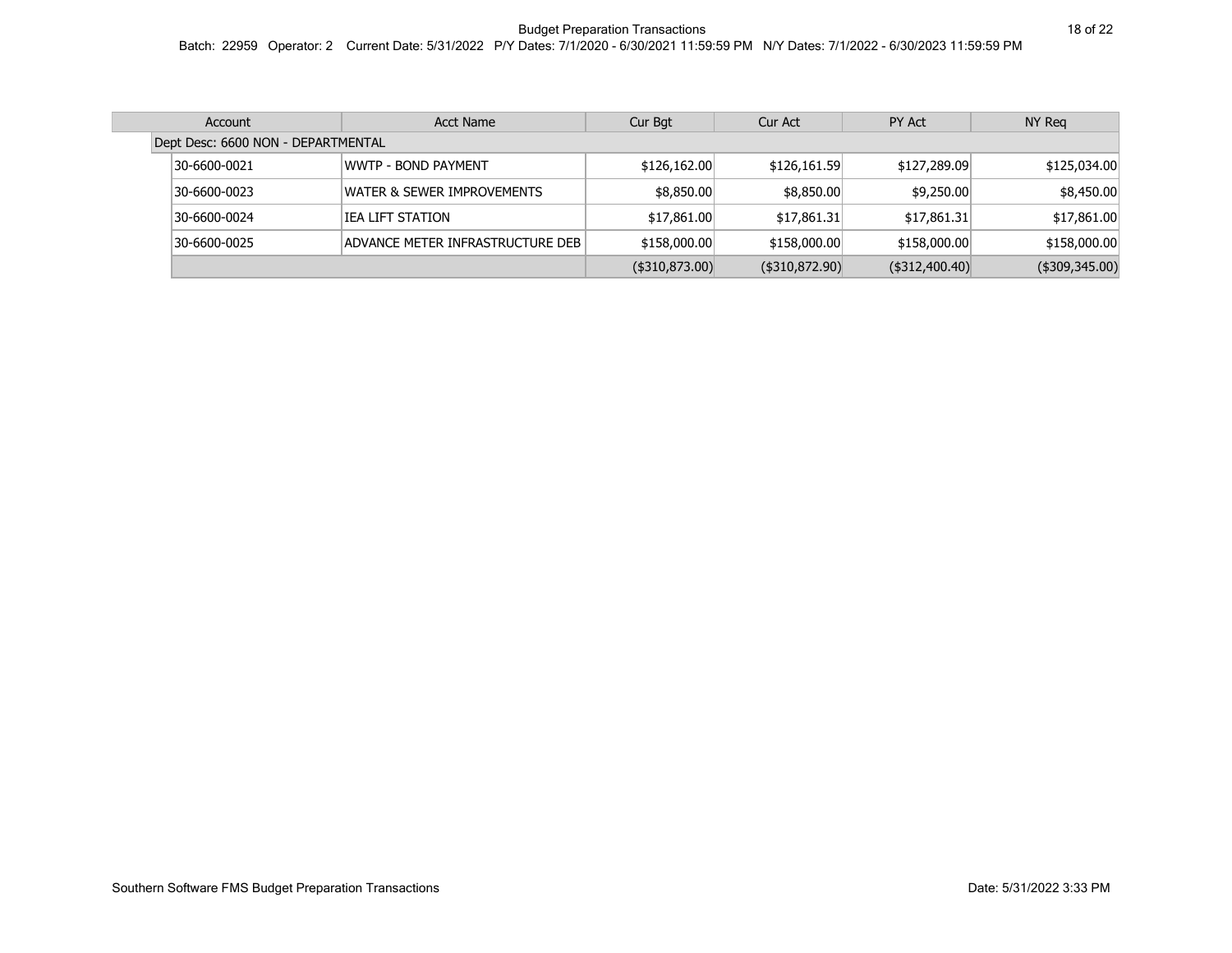| Account               | <b>Acct Name</b>                 | Cur Bgt         | Cur Act         | PY Act            | NY Req          |
|-----------------------|----------------------------------|-----------------|-----------------|-------------------|-----------------|
| Dept Desc: 8100 WATER |                                  |                 |                 |                   |                 |
| 30-8100-0002          | <b>SALARIES &amp; WAGES</b>      | \$256,200.00    | \$230,805.26    | \$258,403.80      | \$270,500.00    |
| 30-8100-0004          | PROFESSIONAL SERVICES            | \$5,000.00      | \$5,345.00      | \$1,887.50        | \$5,000.00      |
| 30-8100-0005          | SOCIAL SECURITY                  | \$19,600.00     | \$17,381.31     | \$19,305.95       | \$20,700.00     |
| 30-8100-0006          | <b>GROUP INSURANCE</b>           | \$59,000.00     | \$49,839.38     | \$57,617.23       | \$56,200.00     |
| 30-8100-0007          | <b>RETIREMENT</b>                | \$37,000.00     | \$31,626.89     | \$8,011.73        | \$41,000.00     |
| 30-8100-0008          | <b>GROUP INSURANCE RETIREES</b>  | \$2,800.00      | \$2,262.94      | \$2,754.44        | \$3,300.00      |
| 30-8100-0011          | POSTAGE & TELEPHONE              | \$1,500.00      | \$323.41        | \$1,260.20        | \$1,500.00      |
| 30-8100-0013          | <b>UTILITIES</b>                 | \$30,000.00     | \$5,324.57      | \$18,659.98       | \$30,000.00     |
| 30-8100-0014          | <b>TRAVEL</b>                    | \$2,000.00      | \$1,850.38      | \$1,148.31        | \$2,000.00      |
| 30-8100-0016          | MAINT & REPAIR - EQUIPMENT       | \$145,000.00    | \$152,333.62    | \$152,660.77      | \$145,000.00    |
| 30-8100-0017          | <b>MAINT &amp; REPAIR - AUTO</b> | \$2,000.00      | \$0.00          | \$92.49           | \$2,000.00      |
| 30-8100-0022          | <b>UNEMPLOYMENT TAXES</b>        | \$0.00          | \$0.00          | \$0.00            | \$0.00          |
| 30-8100-0031          | <b>AUTO SUPPLIES</b>             | \$10,000.00     | \$2,356.26      | \$4,077.45        | \$10,000.00     |
| 30-8100-0033          | DEPARTMENTAL SUPPLIES            | \$75,000.00     | \$61,036.52     | \$67,767.18       | \$75,000.00     |
| 30-8100-0035          | <b>LAUNDRY</b>                   | \$3,000.00      | \$2,547.39      | \$3,633.48        | \$3,000.00      |
| 30-8100-0053          | <b>DUES &amp; SUBSCRIPTIONS</b>  | \$5,500.00      | \$8,255.00      | \$4,828.55        | \$5,500.00      |
| 30-8100-0054          | <b>INSURANCE &amp; BONDING</b>   | \$21,000.00     | \$20,975.24     | \$19,302.24       | \$21,000.00     |
| 30-8100-0057          | <b>MISCELLANEOUS</b>             | \$1,000.00      | \$0.17          | \$927.31          | \$1,000.00      |
| 30-8100-0074          | CAPITAL OUTLAY                   | \$0.00          | \$0.00          | \$7,250.00        | \$0.00          |
|                       |                                  | $(*675,600.00)$ | $(*592,263.34)$ | $($ \$629,588.61) | $(*692,700.00)$ |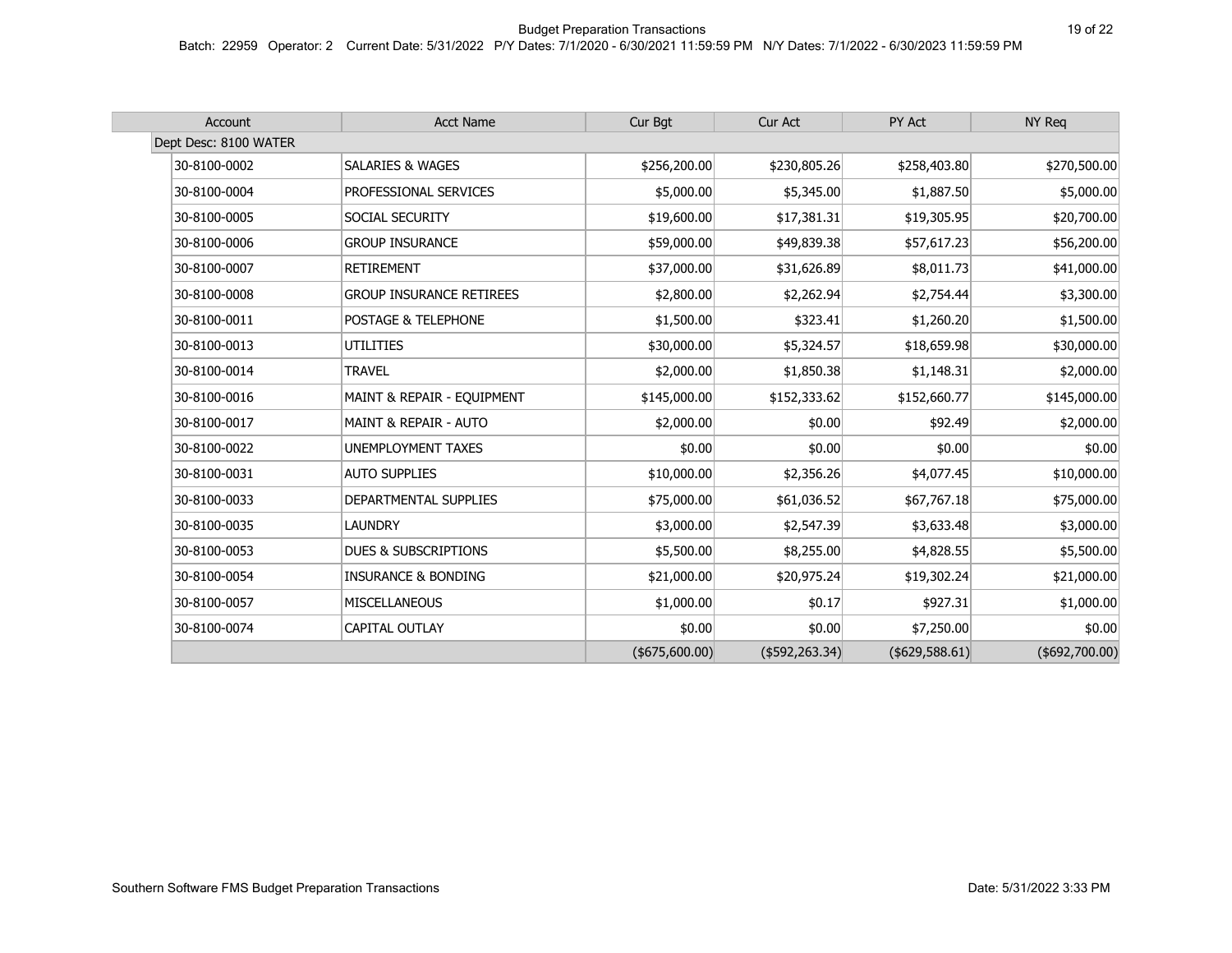| Account               | <b>Acct Name</b>                | Cur Bgt          | Cur Act         | PY Act            | NY Req              |
|-----------------------|---------------------------------|------------------|-----------------|-------------------|---------------------|
| Dept Desc: 8110 SEWER |                                 |                  |                 |                   |                     |
| 30-8110-0002          | <b>SALARIES &amp; WAGES</b>     | \$275,200.00     | \$247,459.19    | \$289,673.71      | \$313,100.00        |
| 30-8110-0004          | PROFESSIONAL SERVICES           | \$30,000.00      | \$24,657.00     | \$28,341.30       | \$30,000.00         |
| 30-8110-0005          | SOCIAL SECURITY                 | \$21,000.00      | \$18,797.27     | \$21,489.96       | \$24,000.00         |
| 30-8110-0006          | <b>GROUP INSURANCE</b>          | \$50,200.00      | \$37,619.94     | \$41,360.25       | \$49,800.00         |
| 30-8110-0007          | <b>RETIREMENT</b>               | \$32,000.00      | \$34,779.85     | \$8,837.16        | \$47,500.00         |
| 30-8110-0008          | <b>GROUP INSURANCE RETIREES</b> | \$6,400.00       | \$4,885.39      | \$4,829.57        | \$6,900.00          |
| 30-8110-0011          | POSTAGE & TELEPHONE             | \$13,000.00      | \$7,937.09      | \$15,654.74       | \$13,000.00         |
| 30-8110-0013          | <b>UTILITIES</b>                | \$110,000.00     | \$116,238.92    | \$119,730.43      | \$110,000.00        |
| 30-8110-0014          | <b>TRAVEL</b>                   | \$2,000.00       | \$1,453.05      | \$205.40          | \$2,000.00          |
| 30-8110-0016          | MAINT & REPAIR - EQUIPMENT      | \$125,000.00     | \$113,589.44    | \$140,115.38      | \$125,000.00        |
| 30-8110-0017          | MAINT & REPAIR - AUTO           | \$500.00         | \$354.96        | \$535.35          | \$500.00            |
| 30-8110-0022          | <b>UNEMPLOYMENT TAXES</b>       | \$0.00           | \$368.84        | \$0.00            | \$0.00              |
| 30-8110-0031          | <b>AUTO SUPPLIES</b>            | \$300.00         | \$144.20        | \$319.16          | \$300.00            |
| 30-8110-0033          | DEPARTMENTAL SUPPLIES           | \$140,000.00     | \$131,871.49    | \$161,628.18      | \$140,000.00        |
| 30-8110-0035          | <b>LAUNDRY</b>                  | \$2,000.00       | \$1,434.50      | \$1,461.60        | \$2,000.00          |
| 30-8110-0045          | CONTRACTUAL SERVICE             | \$6,000.00       | \$6,401.00      | \$7,285.00        | \$6,000.00          |
| 30-8110-0053          | <b>DUES &amp; SUBSCRIPTIONS</b> | \$2,000.00       | \$1,845.00      | \$1,927.00        | \$2,000.00          |
| 30-8110-0054          | <b>INSURANCE &amp; BONDING</b>  | \$36,000.00      | \$34,767.34     | \$34,160.26       | \$36,000.00         |
| 30-8110-0057          | MISCELLANEOUS                   | \$5,000.00       | \$915.00        | \$6,744.59        | \$5,000.00          |
| 30-8110-0074          | CAPITAL OUTLAY                  | \$15,000.00      | \$0.00          | \$42,469.00       | \$27,000.00         |
| 30-8110-0116          | SLUDGE REMOVAL                  | \$175,000.00     | \$101,195.34    | \$150,931.61      | \$175,000.00        |
|                       |                                 | (\$1,046,600.00) | $(*886,714.81)$ | $(*1,077,699.65)$ | $($ \$1,115,100.00) |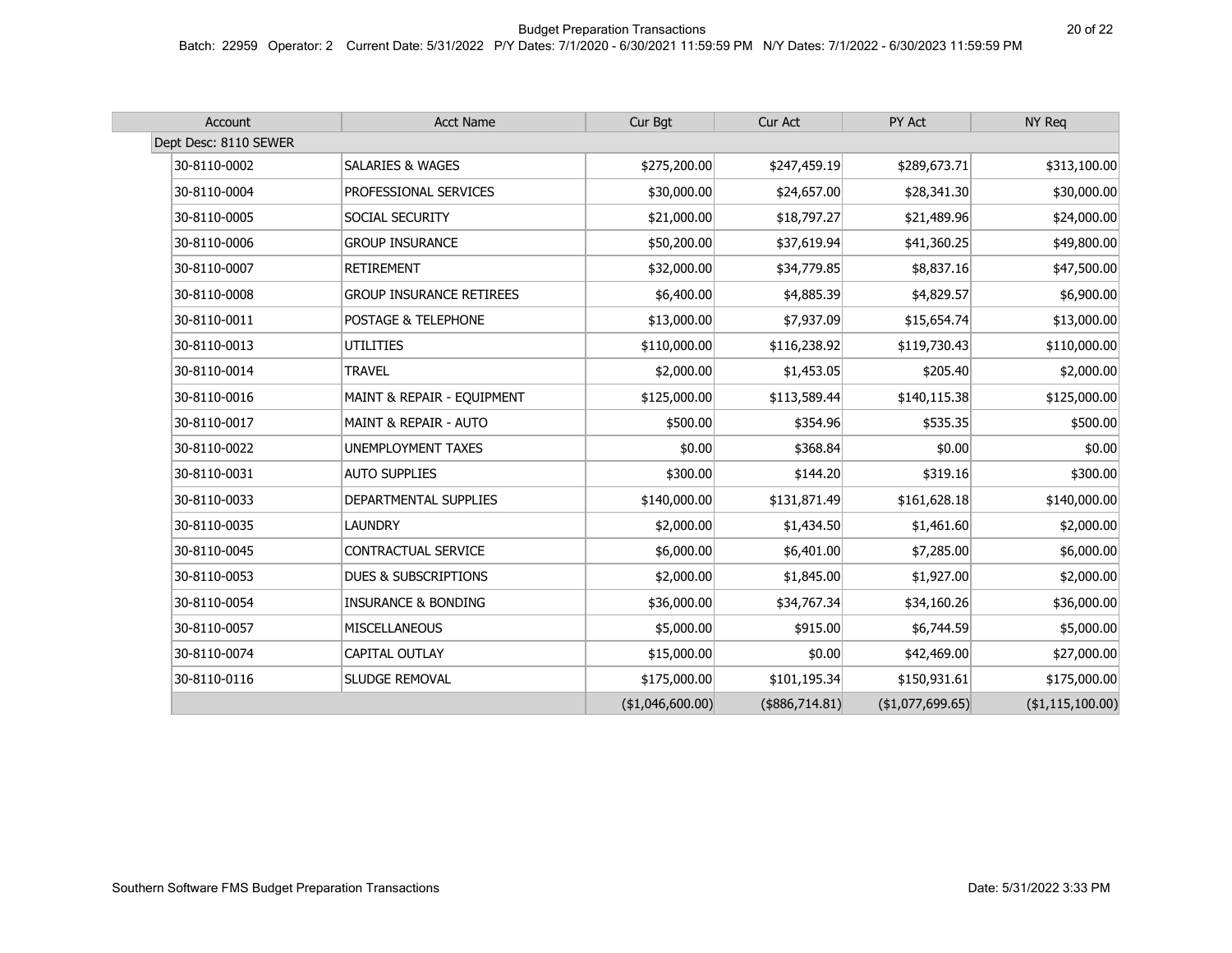| Account                           | Acct Name          | Cur Bgt           | Cur Act              | PY Act               | NY Rea           |  |  |
|-----------------------------------|--------------------|-------------------|----------------------|----------------------|------------------|--|--|
| Dept Desc: 9990 DEPARTMENT - 9990 |                    |                   |                      |                      |                  |  |  |
| 30-9990-0099                      | <b>CONTINGENCY</b> | \$27,927.00       | \$0.00               | \$0.00               | \$37,555.00      |  |  |
|                                   |                    | (\$27,927.00)     | \$0.00               | \$0.00               | $(*37,555.00)$   |  |  |
|                                   |                    | ( \$2,858,000.00) | (\$2,466,504.91)     | (\$2,574,441.57)     | (\$2,771,000.00) |  |  |
|                                   |                    | \$0.00            | $($ \$51,210.84) $ $ | $($ \$14,492.04) $ $ | \$0.00           |  |  |